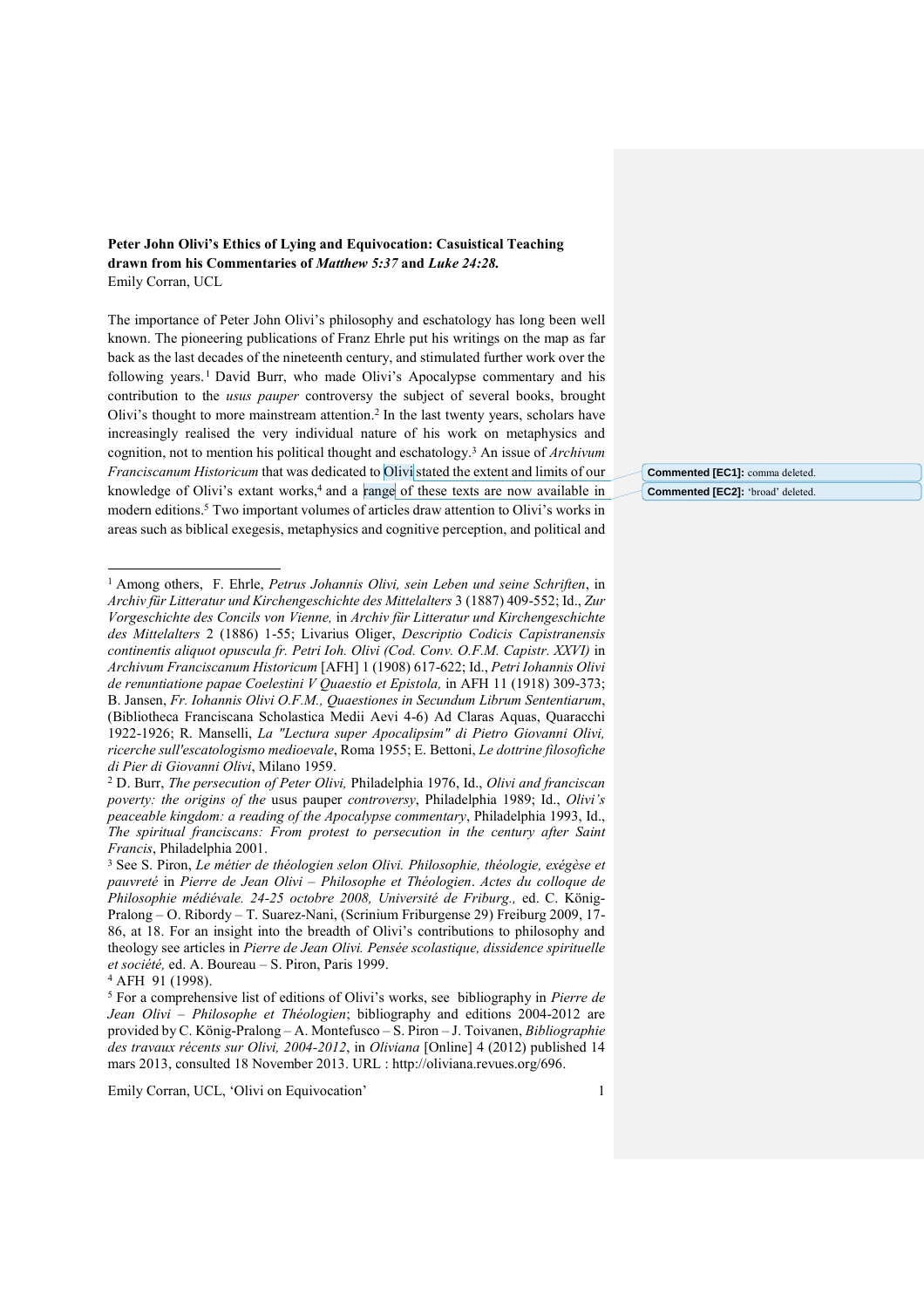social thought.<sup>6</sup> Scholars have, in a steady stream, increasingly drawn attention to Olivi's innovations, some of which, despite Olivi's condemnation, passed into the writings of Duns Scotus and a handful of other Franciscan theologians. Juhana Toivanen and Robert Pasnau have published on Olivi's theory of sensitive cognition,<sup>7</sup> Stephen Mossman has shown how the fourteenth-century German Franciscan preacher Marquard von Lindau quoted Olivi's theology of Christ's interior suffering from the moment that he was conceived, <sup>8</sup> and Piron's recent edition of his treatise on contracts presents a significant dimension of Olivi's economic thought. <sup>9</sup> This research suggests an intelligence that was unfazed by the prevailing orthodoxies, and a theologian who wrote on unconventional parts of theology in addition to the more usual subjects.

Lying and equivocation is yet another area in which Olivi swam against the tide. Scholastic thought about lying has been remarked upon mostly because of its stability.  $^{10}$ Aquinas, Bonaventure and Mediavilla, who all commented on the morality of lying in their Sentence Commentaries, stuck to a limited and rather expository script: an Augustinian definition of lying, a conventional typology of lies, and a series of setpiece answers to challenges to Augustine's prohibition of lying taken from the Bible.<sup>11</sup> Olivi did not address the question of lying in a sentence commentary; he only wrote on the subject in passing, principally in his Bible commentaries and quodlibets, where he

Emily Corran, UCL, 'Olivi on Equivocation' 2

j

**Commented [EC3]:** Deleted: 'the subject of this paper.

<sup>6</sup> See *Pierre de Jean Olivi. Pensée scolastique, dissidence spirituelle et société,* ed. A. Boureau – S. Piron, Paris 1999; *Pierre de Jean Olivi – Philosophe et Théologien,* ed. C. König-Pralong – O. Ribordy – T. Suarez-Nani.

<sup>7</sup> J. Toivanen, *Perception and the Internal Senses: Peter of John Olivi on the Cognitive Functions of the Sensitive Soul*, Leiden, Boston 2013. On the influence of Olivi's views concerning cognition on later Franciscan philosophers see R. Pasnau, *Theories of cognition in the later Middle Ages*, Cambridge 1997, 24-25, 148, 291.

<sup>8</sup> S. Mossman, *Marquard von Lindau and the challenges of religious life in late medieval Germany: The Passion, the Eucharist, the Virgin Mary, Oxford 2010, 62-5,* 79-87.

<sup>9</sup> *Pierre de Jean Olivi: Traité des Contrats,* ed. S.Piron, Paris 2013.

<sup>10</sup> S. Vecchio, *Mensonge, simulation, dissimulation. Primauté de l'intention et ambiguité du langage dans la théologie morale du bas moyen age*, in *Vestigia, imagines, verba: Semiotics and logic in medieval theological texts (XIIth-XIVth Century). Acts of the XIth symposium on medieval logic and semantics, San Marino, 24-28 May 1994,* ed. C. Marmo, Turnhout 1997, 117-32; for a *tour d'horizon* of scholastic and moralistic thought about lying see A.M. Landgraf, *Definition und Sündhaftigkeit der Lüge nach der Lehre der Frühscholastik*, in *Zeitschrift für katholische Theologie* 63 (1939) 50-85, 157-180; I. Rosier-Catach, *La Parole Efficace: Signe, rituel, sacré*, Paris 2004, 295-323; M. Colish, *Rethinking Lying in the Twelfth Century,* in *Virtue and Ethics in the Twelfth Century*, ed. I.P. Bejczy - R.G. Newhauser, Leiden, 2005, 155-173, C. Casagrande and S. Vecchio, *I peccati della lingua: Disciplina ed etica della parola nella cultura medievale*, Rome 1987, 251-289.

<sup>11</sup> Thomas Aquinas, *Summa Theologiae,* ed. ex recensione Leonina, vol. 2. Turin 1948, IIa-IIae, q.110, 551-6; Bonaventure, *III Sententiarum,* in *Opera Omnia*, edita studio et cura PP. Collegii a S. Bonaventura, vol. 3, Ad Claras Aquas (Quaracchi) 1882-1902*,*  D.38, 838-857, Richard of Mediavilla, *III Sententiarum*, Venice 1507, D.38, ff.147r-8v.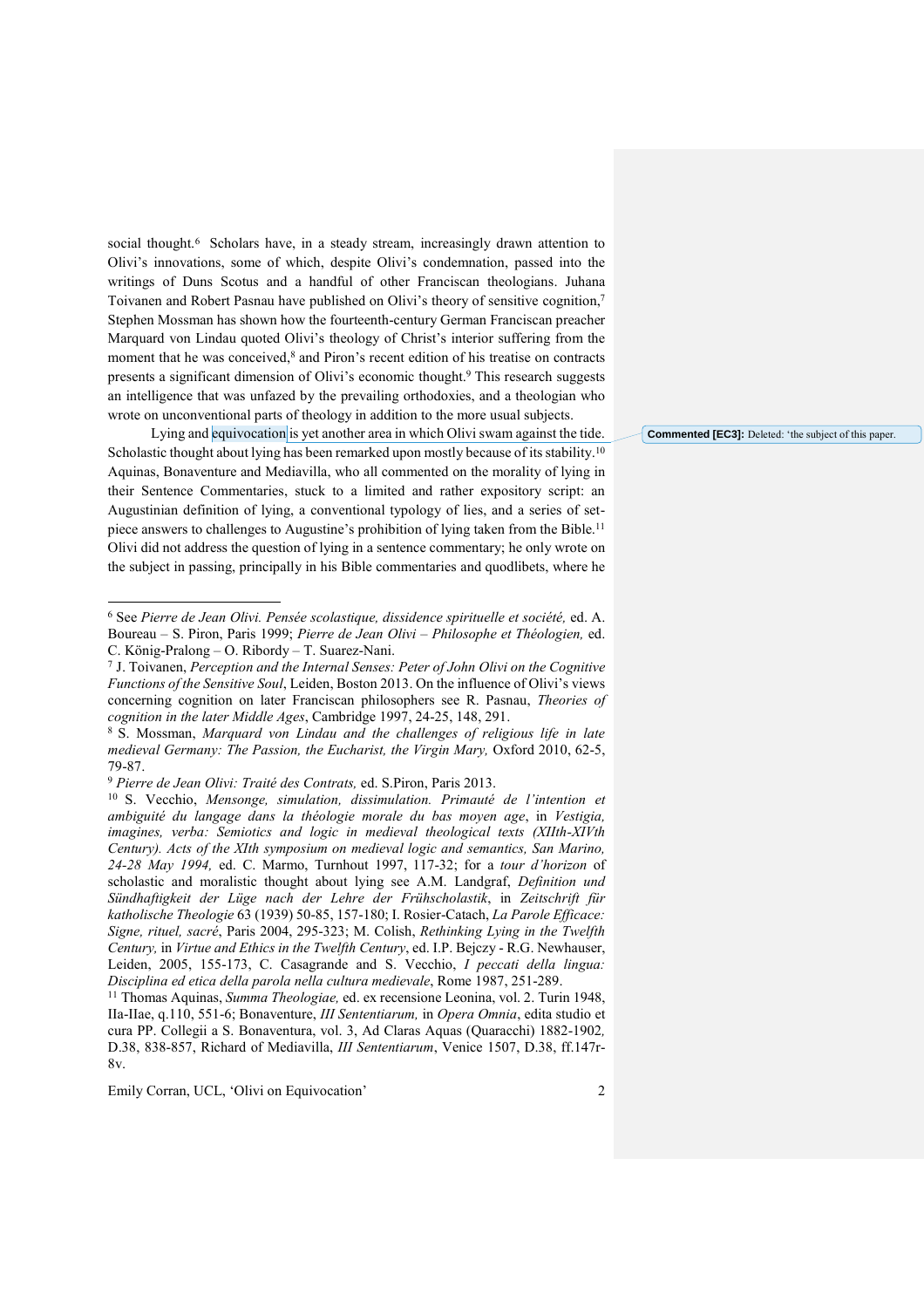also discussed questions about concealing the truth. He emphasised the quasicontractual nature of language and the duties of the speaker to his listener; it was this sensitivity towards the ethics of communication that led him to develop one of the most coherent theories of equivocation and mental restriction to appear in his century.<sup>12</sup>

This article presents a previously unpublished text on lying and dissimulation from Olivi's Matthew Commentary. An edition of the text, based on an early manuscript *Toulouse, Bibliothèque Muncipale, MS 48* and corrected against three other manuscripts, is presented in an appendix. Although as yet unedited, the *Matthew Commentary* has been studied several times, principally because of the views on poverty and eschatology that Olivi expressed in this work.<sup>13</sup> In fact, an edition of the Matthew Commentary is in the process of being published online;<sup>14</sup> the partial edition presented here is intended as a provisional indication of one of Olivi's most important writings on the ethics of lying. This text, his most cogent and comprehensive treatment of the subject, reveals the degree to which Olivi anticipated later casuistical arguments about equivocation and mental restriction. In the first section of this paper, I present two questions on lying and deception from Olivi's Matthew Commentary. It is here that Olivi outlines his theory of equivocation. In the second half, I compare this text to a second passage on the ethics of deception from Olivi's Luke Commentary and argue that Olivi developed his own version of the doctrine of mental restriction, the teaching which allows a speaker to speak or act misleadingly, when a tacit condition is added to what is said or indicated.

## **Olivi in the context of thirteenth-century thought about lying**

Olivi's originality in his discussion of practical moral questions lies in his distinctive theory of language.<sup>15</sup> In common with his contemporaries, Olivi thought that lying was

Emily Corran, UCL, 'Olivi on Equivocation' 3

 $\overline{a}$ 

<sup>&</sup>lt;sup>12</sup> Olivi's thought about lying and equivocation can also be understood in the context of two distinct traditions of casuistry; biblical commentaries, and manuals on penitence. In a separate paper, *Lying, Equivocation and Mental Reservation: Peter John Olivi in the context of thirteenth century thought,* forthcoming in *Studi Francescani,* I will outline Olivi's debt to earlier casuistical works, and specify his original contributions to these two traditions.

<sup>&</sup>lt;sup>13</sup> For a description of Olivi's Matthew Commentary and discussion of its date, see M.-Th. d'Alverny, *Un Adversaire de Saint Thomas: Petrus Iohannis Olivi,* in *St. Thomas Aquinas 1274-1974. Commemorative studies,* Toronto 1974, ii, 179-218; D. L. Douie, *Olivi's "Postilla super Matthaeum" (Ms. New College MS 49),* in *Franciscan Studies* 35 (1975) 66-92, D. Burr, *The Date of Petrus Iohannis Olivi's Commentary on Matthew,* in *Collectanea Franciscana* 46 (1976) 131-8, K. Madigan, *Olivi and the Interpretation of Matthew in the High Middle Ages,* Notre Dame 2003.

<sup>14</sup> Petrus Johannis Olivi, '*Lectura super Mattheum, prologus*', ed. S. Piron, *Oliviana* 4 (2012) [Online], uploaded 31 December 2012, consulted 16 September 2014. URL : http://oliviana.revues.org/498.

<sup>&</sup>lt;sup>15</sup> Olivi's theory of language had a bearing on several other areas of his thought: the meaning of the Franciscan vow, the words of the sacraments and the force of legal obligations. A particularly clear account of his understanding of the significance of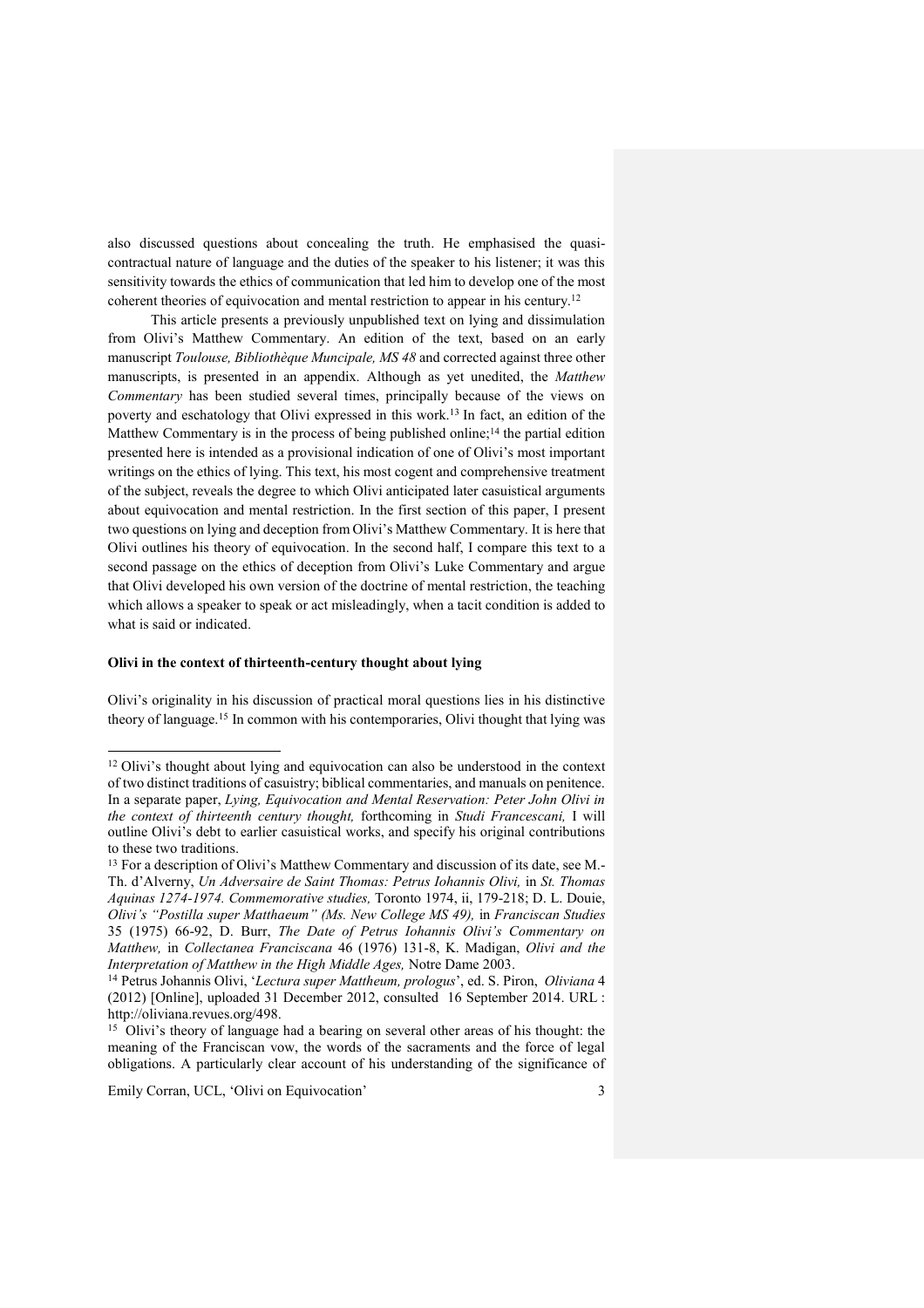always wrong, but gave a different set of reasons for this judgement. In order to bring out the unusual nature of Olivi's thought, it is worth considering a more conventional treatment of lying: Bonaventure's discussion in his *Commentary on the Third Book of the Sentences.*

Bonaventure agrees with the Lombard in affirming that lying is always wrong because it inherently includes the intention to deceive, which, he said, is simply evil and cannot be good for any reason.<sup>16</sup> He states that it is impossible to tell a lie out of charity, since charity presupposes truth; in Bonaventure's eyes it would be as meaningless to talk about a charitable lie as to say that someone does evil in order to bring about good.<sup>17</sup> He and other theologians of the time see lying as a contradiction of language itself; as Thomas Aquinas puts it, 'since speech was invented in order to express what the heart conceives, whenever someone says what they do not believe in their heart, he says something that ought not to be said.'<sup>18</sup> Accordingly, when Bonaventure turns to apparent Biblical instances of lying, he seeks to demonstrate that patriarchs simply never lied. Against the suggestion that Isaac, when he said Rebecca was his sister (Gen 26:7), and Joseph, when he accused his brothers of being spies (Gen 42:9), told holy lies, he replies that they actually both told the truth, since Rachel was both Isaac's sister and wife, and Joseph only spoke as if posing a question. <sup>19</sup> In the fourth book of the *Sentences*, he considers the case of a confessor who under oath denies any knowledge of crimes that were confessed to him in private. This was a genuine dilemma because confessors in this position seemed to be telling an untruth, but at the same time were forbidden by the constitution *Omnis utriusque sexus* from revealing anything that was said to them in confession.<sup>20</sup> Bonaventure's answer was to say that that the priest heard confessions and answered questioning in two separate personas. A

 $\overline{a}$ 

Emily Corran, UCL, 'Olivi on Equivocation' 4

**Commented [EC4]:** comma deleted.

performative language can be found in the question *Quid ponat ius?* ed. P.F. Delorme, O.F.M., in *Antonianum* 20 (1945), 309-330, in which Olivi discusses whether in matters of justice, authority, power of jurisdiction, debts and obligations, there is any real change or addition to the essence of the person subject to the bond and whether, in the reception of sacraments, anything is added to the substance of the person baptised, confirmed or ordained. I have not discussed this question here, because Olivi is not concerned with the morality of formulating phrases with double meanings, but in determining the exact nature of the ties instigated by such locutions. At 328, l.32 ff., he states explicitly that language should be understood as the signification both intended by the speaker and understood by his listeners; the fact that language can have double meanings does not impact on the reality of the obligations expressed in speech. For comments on the question *Quid ponat ius?*, cf. Rosier-Catach, *La parole efficace,*  160-6.

<sup>16</sup> Bonaventure, *III Sententiarum* d.38, q.2. iii, 843.

<sup>17</sup> Bonaventure, *III Sententiarum* d.38, q.2 ad sextam. iii, 844.

<sup>18</sup> Thomas Aquinas, *Scriptum super Setentiis Liber III* in *Opera Omnia* ed. R. Busa S.I., vol. 1, Stuttgart-Bad Cannstatt 1980, d.38 q.1 art.3, 411. 'Cum autem locutio inventa sit ad exprimendam conceptionem cordis, quandocumque aliquis loquitur quod in corde non habet, loquitur quod non debet.'

<sup>19</sup> Bonaventure, *III Sententiarum* d.38, q.2 ad primam. iii, 845.

<sup>20</sup> *Decretales Gregorii IX*, ed. Ae. Friedburg, Leipzig 1879-81, V, Tit.38 c.12.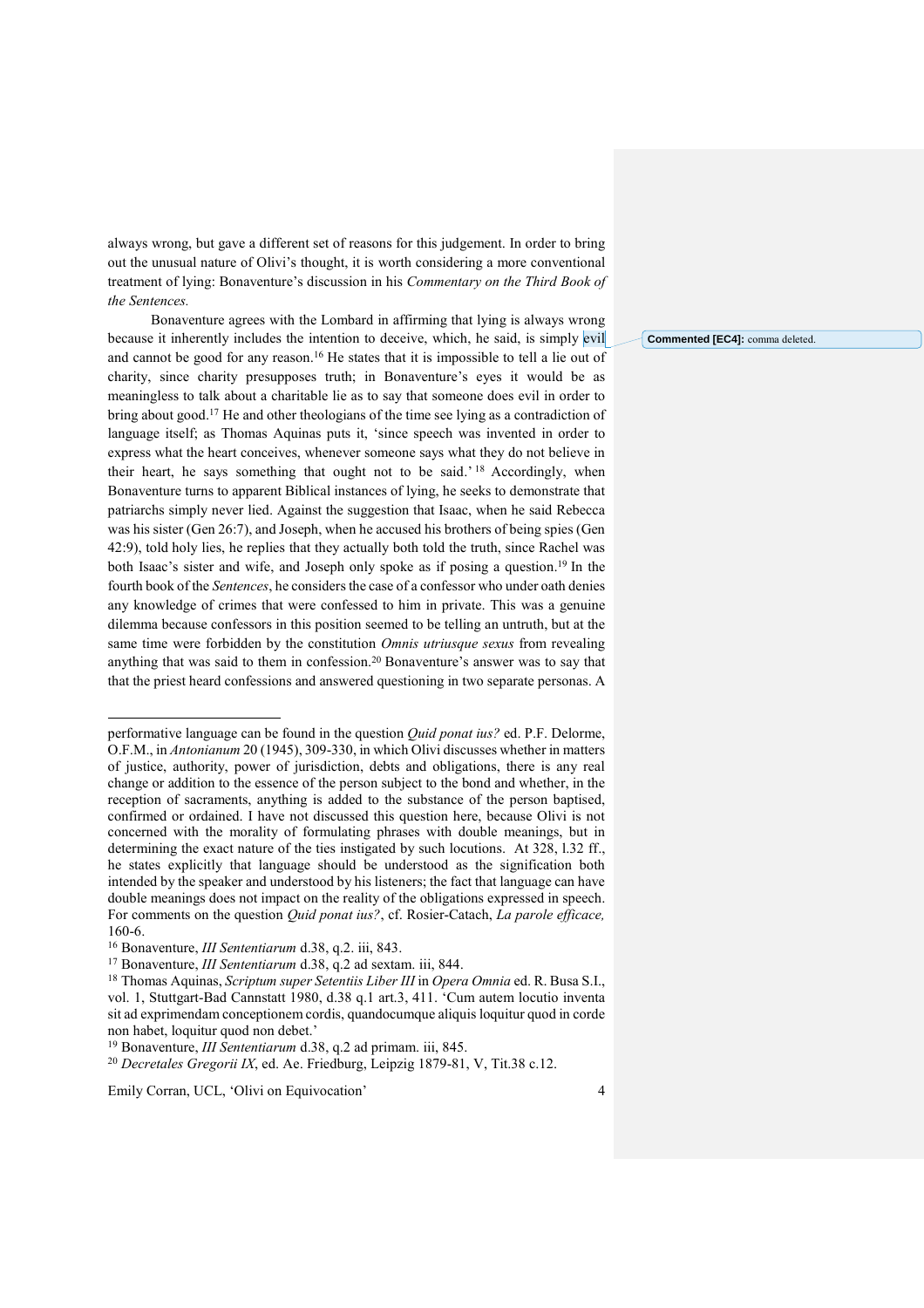confessor hears not as a man but as God (*ut Deus*), and therefore cannot be said to know what was said to him in any personal capacity. When he is questioned in court, his oath only requires him to say what he knows as a man (*quod novit ut homo*) and so he can truthfully say that he does not know about the crimes confessed to him.<sup>21</sup> In this way, Bonaventure claimed that the rules about the secrecy of confession and telling the truth under oath were compatible and that circumstances did not force the confessor to lie. In both of these cases, what was most important to him was to show that the patriarchs and the Christian confessor did not consciously speak a falsehood.

When Olivi discusses the ethics of lying, he repeats many of these arguments about the purpose of language and the imperative to tell the truth, but in addition, he stresses the moral dimension of language as a human institution. In his Matthew Commentary, next to the verse 'Let you words be yes yes, no no' (Matt. 5:37), Olivi gives a general account of truthful communication, in which he states the importance of speaking in a way that is comprehensible for the audience as well as in keeping with factual truth:

But let your words be yes yes, no no that is, let them be in accordance with the thing and with both your and the listener's understanding. This is explained in three ways: firstly, with respect to the thing itself, that the meaning should be in your speech just as it is in fact. And if the thing does not exist, it should not be in what you say. Secondly, with respect to your own understanding, so that you say yes or no according to what is in your heart. Thirdly, with respect to those listening, namely, by employing the meaning that your listeners and enquirers normally attach to words.<sup>22</sup>

Also in the Matthew Commentary, Olivi poses the question, familiar from distinction 38 of Peter's Lombard's third book of the *Sentences*, whether lying is ever justified. Olivi agrees with most of his contemporaries that lying is always wrong, and cites as his primary reason the inherent contradiction that he, like other medieval philosophers, saw in using language, which was instituted for communication, to tell a falsehood. However, he also expounds a more unusual set of arguments, based on the rights of the listener, and the need for shared understanding of the significance of words: 23

[Lying is wrong] fourthly with respect to the speaker's duty to the natural desire of any listener, which is never to wish to be deceived, and always to wish to have

 $\overline{a}$ 

<sup>21</sup> Bonaventure, *IV Sententiarum,* in *Opera Omnia,* vol. 4, D.21. p.2 art.2 q.1, 565-567; cf. Thomas Aquinas, *Scriptum super Sententiis Liber IV*, in *Opera Omnia,* ed*.* Busa, vol. 1, D.21 q.3 a.1a, 561; Mediavilla, *IV Sententiarum*, Venice 1507, D.21 dist.4 q.4, ff.114r-v.

<sup>22</sup> *In Matth*, See transcription below, §1.

<sup>&</sup>lt;sup>23</sup> Olivi develops further the idea that the legal force of language depends on the speaker and listener having a common understanding of the significance of the words in his question *Quid ponat ius?* 329 l.32 ff. cf. Rosier-Catach, *La parole efficace*, 166.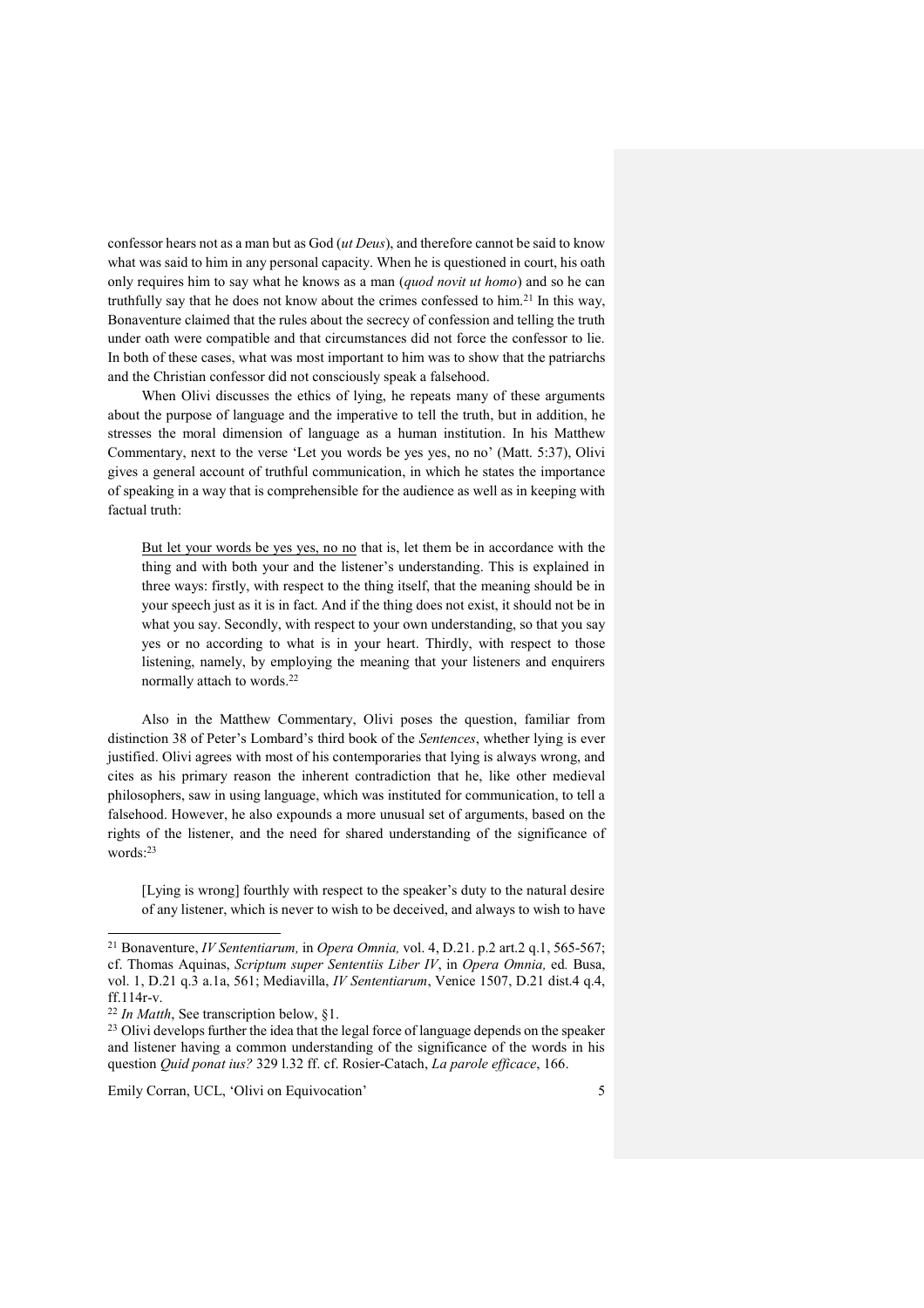the truth spoken to him. Therefore every liar always acts against the natural rectitude of the will of all listeners, and in consequence, against his own will, in so far as he is a listener, or born able to listen

Fifthly, with respect to the whole community and interaction of men. For it is agreed that almost all communication between humans is achieved by means of the act of signification. For no one can communicate anything of what is in his heart to another unless it is by some intermediary sign, among which speech has the principle place. Therefore the corruption of a signification is the corruption of all human communication. And so we judge that it follows from this that noone believes another without some mutual belief, there is no society, no friendship, no hope, no pact, no constancy between men. Therefore a lie between men is the root of the highest evil. And who doubts that it is the root of all misdemeanour and fraud? Remove the lie and there is no fraud in the world, and no cunning, but pure candour.

Sixthly, with respect to the public pact or public institution of signs. For to infringe common law or the common pact is not permitted, especially to one who is subject to that pact and that community. The greater the strength of that pact, the more it is publicly shared, necessary and beneficial, so much the worse is its infringement. But the pact of signs of which we speak is of such a kind, since the law of tongues and expression flows from a certain natural and common agreement of men.<sup>24</sup>

Olivi sees the ethical force of language as a human pact based on trust and co-operation. He sees lying not only as a transgression against correctness of language and intention to signify the truth, but as a practice that would have disruptive effects on human relationships and society. These concerns operate below the surface in much of Olivi's more applied ethical thought.

## **Olivi on Equivocation**

In medieval grammar, the term *equivocatio* simply referred to a single word with more than one meaning and so had no moral significance. The ethical theory of equivocation, however, was concerned with the deliberate use of misleading or ambiguous language. More precisely, the doctrine of equivocation states that in situations where it is imperative not to reveal the truth, one can use a deliberately deceptive but true statement to mislead a questioner. The doctrine of mental restriction states that one can also make a statement that would be false, were it not for an internally added condition. Both concepts are largely known today because of the considerable opposition they attracted in the late sixteenth and seventeenth century. Most famously, Pascal attacked the doctrines as a Jesuitical corruption of moral law, eventually leading to Innocent XI passing legislation against some forms of mental restriction in 1679. The upshot has

 $\overline{a}$ 

<sup>24</sup> *In Matth*., ibid. §8-10.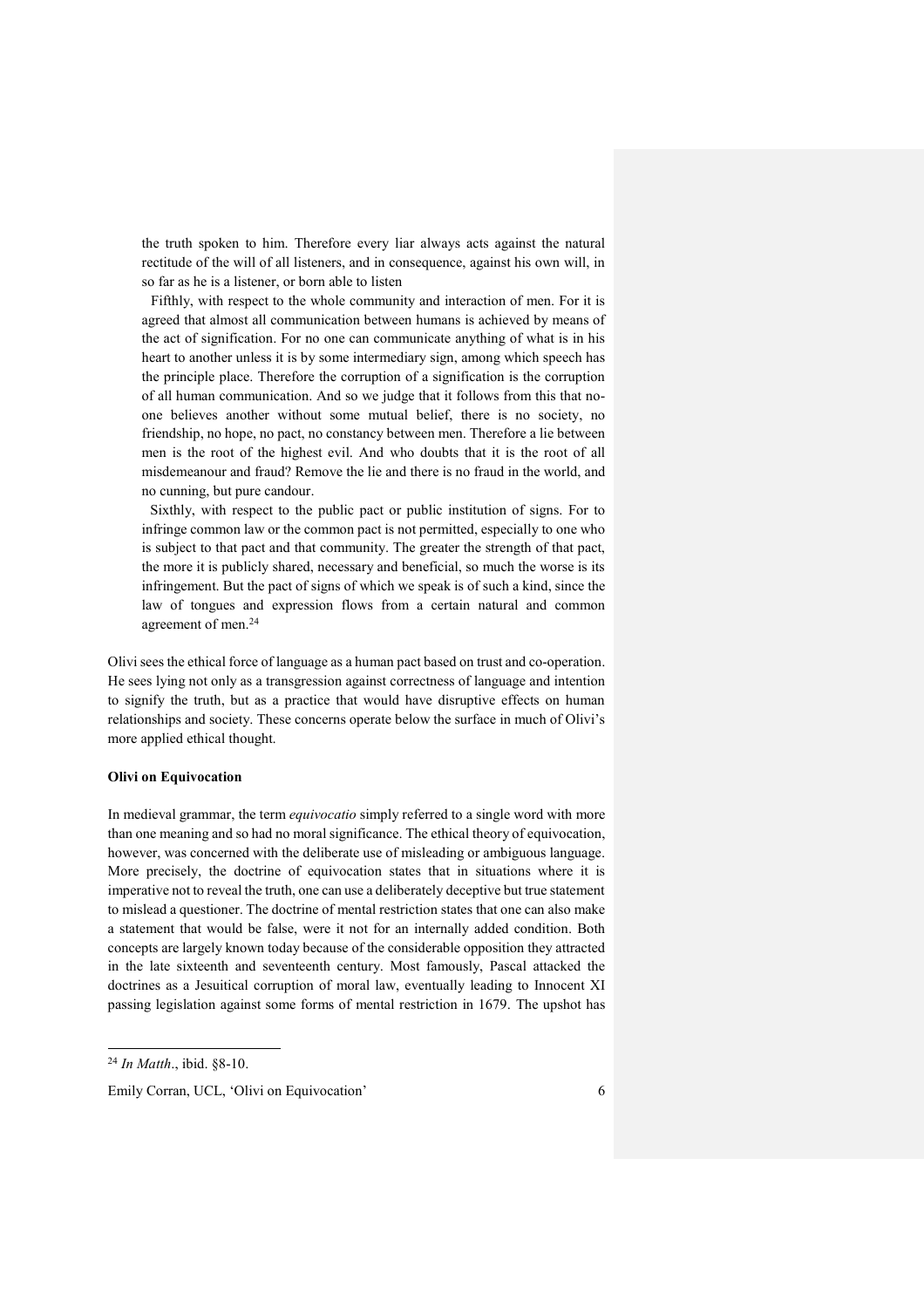been that the reputation of equivocations and mental restrictions as moral corruptions has been charted in scholarly literature more than the genesis of the ideas themselves.

In fact, the moral concepts of equivocation and mental restriction were first developed in the late twelfth and early thirteenth centuries in penitential literature, and were, for better or worse, an uncontroversial part of Christian ethics for over three centuries. <sup>25</sup> Raymond of Penyafort says in his *Summa* from 1235-6 that if a murderer at the door asks for a friend hiding within, it is permissible to mislead him by using equivocal words such as *Non est hic*. <sup>26</sup> The murderer would understand by these words that the friend is not in the house, whereas the speaker would only mean that the friend does not eat there (The Latin word 'est' can mean both 'he is' and 'he eats'). The canonist Hostiensis also includes arguments in favour of equivocation in the chapter 'De Penitentiis et remissionibus' of his influential manual on canon law, *Summa Aurea*  $(c.1253).<sup>27</sup>$  In essentials, these medieval authors advocate the same ethical theories as those espoused by the Jesuits in the sixteenth century. Olivi does not invent the idea of equivocation or of mental restriction, but contributes to an already established tradition. However, he is original in two points. Firstly, in his Matthew Commentary*,* he offers a detailed theory of equivocation which specifies exactly when ambiguous speech is justifiable. Secondly, in his Luke Commentary, he offers a novel explanation why mental restriction should not be considered deceitful.

It is paradoxically because Olivi acknowledges the duties the speaker has towards the listener that he develops an unusually permissive theory of equivocation.<sup>28</sup> Unlike his scholastic predecessors, he sets out clearly what the conditions for equivocation ought to be, and specifically considers the question why a deceptive equivocation is better than a lie. Olivi makes a substantial contribution to thought in this area; although his writings on the subject had limited influence on his immediate successors, his

Emily Corran, UCL, 'Olivi on Equivocation' 7

 $\overline{a}$ 

**Commented [EC5]:** 'justified' deleted.

<sup>25</sup> Vecchio, *Mensonge, simulation, dissimulation,* 117; on philosophic discussions of equivocal oaths: Rosier-Catach, *La parole efficace*, 318-319; J.-P. Cavaillé describes a later deployment of the theory of equivocation: the idea, which appears in inquisitors manuals from the fourteenth century on, that inquisitors might be justified in deceiving sophistical heretics. See *L'art des équivoques: hérésies, inquisition et casuistique. Questions sur la transmission d'une doctrine mediéval à l'époque moderne,* in *Médiévales* 21 (2002), 119-145, esp. 127.

<sup>26</sup> Raymond of Penyafort, *Summa de poenitentia et matrimonio*, Rome 1603, repr. Farnborough 1967, 100.

<sup>27</sup> Hostiensis, *Summa Aurea* Book 5, 'De Penitentiis et Remissionibus', Venice 1574, col.1810.

<sup>28</sup> Olivi comments on the morality of equivocation several times in his various works: this article is not meant to provide a comprehensive study of Olivi's writings on the subject, but to use a few texts to show the substance of his thought. Other discussions of equivocation can be found in his *Quaestiones Textuales,* in *Quodlibeta Petri Johannis Provenzalis,* Venice 1509, *Quaestiones Textuales,* q.10 *Queritur de Judith an in hiis que pro liberatione sui populi fecit aliquot modo peccavit*, ff.37vb-40rb; *Petri Iohannis Olivi quodlibeta quinque*, ed. S. Defraia, Editiones Collegii S. Bonaventurae (Grottaferrata) 2002, Quod. 4.7-10, 227-239.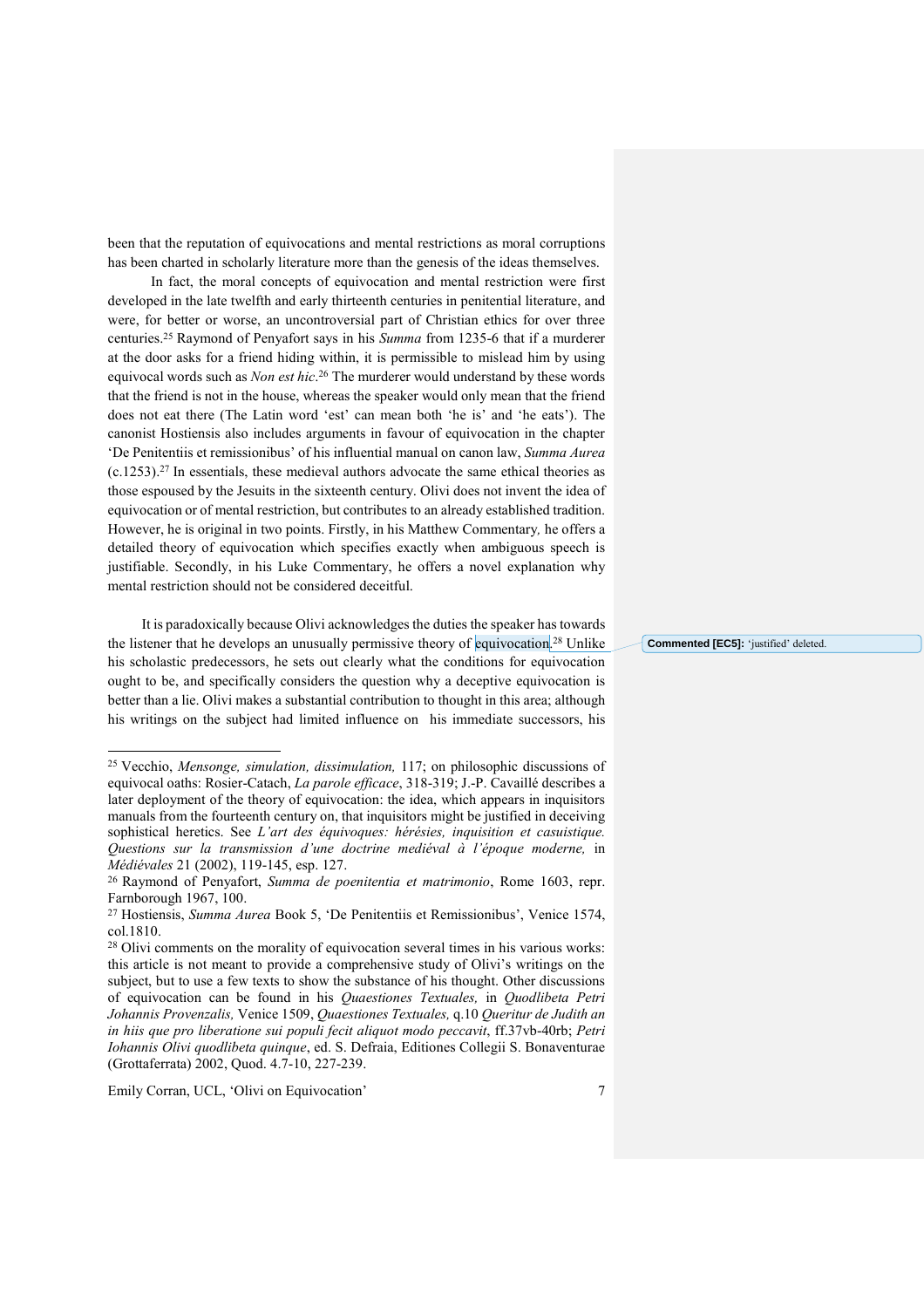teachings did eventually re-enter the intellectual tradition, partially by way of Bernardino of Siena, who quoted Olivi's teaching on equivocation in his sermons.<sup>29</sup>

Throughout his writings, Olivi makes it clear that all kinds of deception, whether through a lie or equivocation, are in normal circumstances wrong. In his Matthew Commentary, next to the verse, 'Let your words be yes yes, no no', after posing the conventional question whether lying is always wrong, he attaches a more original subsidiary question, whether duplicitous or simulating words are ever justified.<sup>30</sup> He states explicitly that,

duplicity always has an inherent ring of evil. For it inherently contains a lie together with some form of deceit and some kind of image of the truth. It employs words having several meanings with the intention to deceive, in such a way that [the equivocator] intends a false meaning rather than the true one as commonly understood in the minds of those hearing.<sup>31</sup>

However, Olivi goes on to say that under some conditions, the use of equivocal words can be justified. Immediately afterwards, he says:

For the utterance of equivocal words or words with multiple meanings to have the duplicity we mentioned earlier, we should pay attention to five things, the intention of the speaker, his feelings, the reason and motive for his using or speaking these words, whether it be one of necessity or utility, the way the speaker delivers these words and his authority for their use.

For when he does this with an intention that is not straightforward but duplicitous, and with perverse or carnal feelings, and without legitimate utility or necessity, and he is someone who does not have the authority to change the common sense and common understanding of words or of signs, nor does either his status or his life or behaviour show any image or raise any doubt of this aforementioned change of signs or meanings to men; then he is completely duplicitous. If any of the aforementioned considerations are present in any way, then there is duplicity in these cases as well. 32

The use of equivocal words and double meanings is thus sometimes allowed, although Olivi restricts possibility of justified equivocation to prophecy and figurative speech that is inspired by the Holy Spirit. He goes on to apply these principles to the case of Jacob, who, in order to win the blessing of primogeniture from Isaac, pretended to be Esau. It was common in medieval Sentence commentaries to read Isaac's words 'I am

 $\overline{a}$ 

<sup>29</sup> Bernardinus Senensis, *Quadragesimale de christiana religio,* in *Opera Omnia,* ed. PP. Collegii S. Bonaventurae , vol. 1, Florence 1950, semo XXXII, a.2, c.2; 394.

<sup>30</sup> *In Matth.* See my transcription of *Toulouse, Bibliothèque Muncipale MS 49,* which is corrected against three other manuscripts below, §2.

<sup>31</sup> Olivi, *In Matth.* §15.

<sup>32</sup> ibid. §15.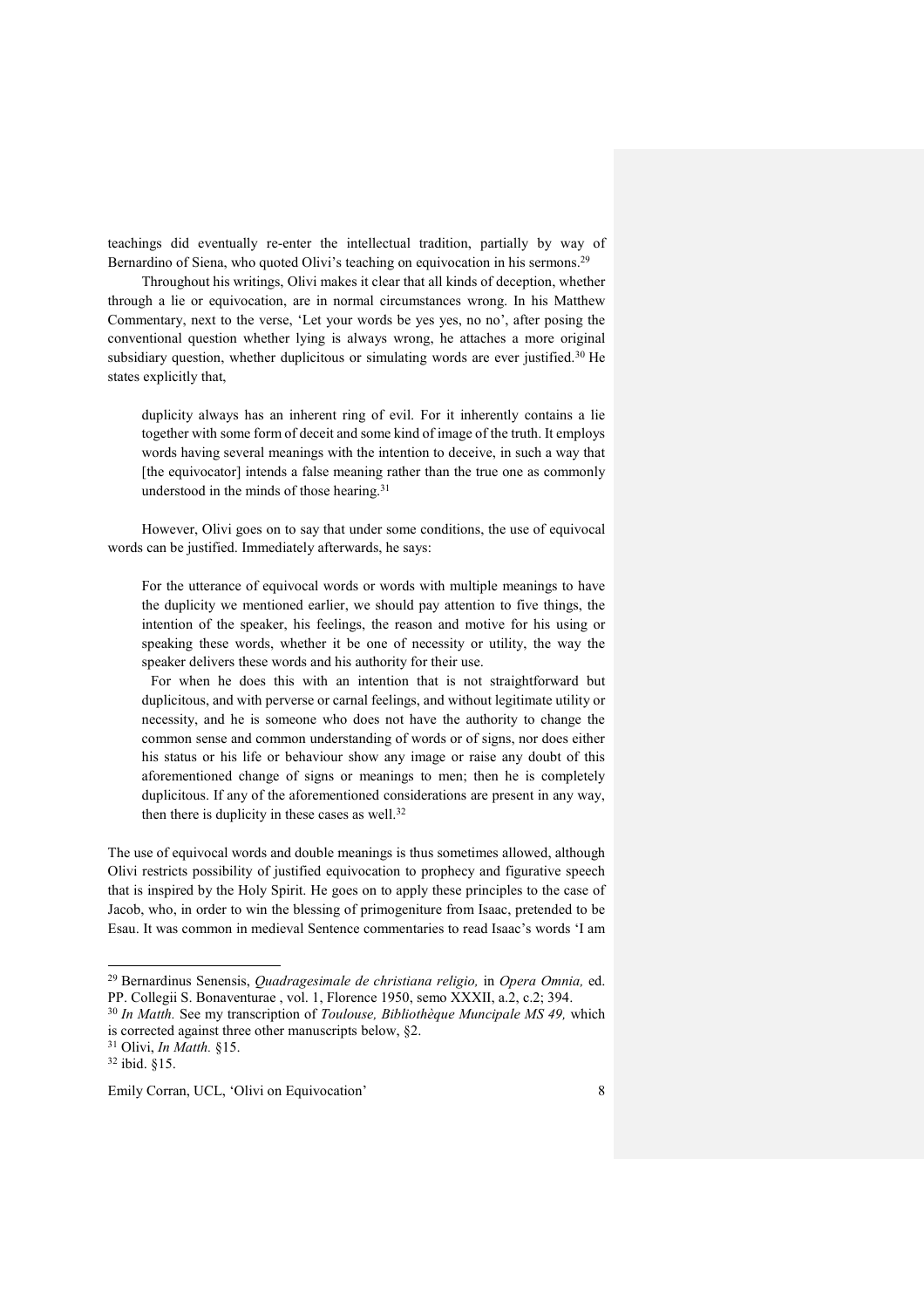Esau' as mystically or allegorically true. <sup>33</sup> Olivi is unusual in acknowledging that Jacob's words were deceptive, and explains why it was morally permissible for him to deceive Isaac on this occasion:

But God and his prophets in their figurative and prophetic speeches and actions had none of these five [qualities]: thus Jacob, saying to his father, "I am Esau" etc., was motivated by the most simple of intentions and deep feelings for the spiritual and Divine, and by the authority of the Holy Spirit, who can licitly use metaphorical or figurative speech since He is not bound by the human laws of speech, or by human statutes or pacts. He [Jacob] was also motivated by the necessity to obey, since God's will was made known to him through his mother, as well as through his internal instinct. He was also motivated by the spiritual advantage that God intended to bring about by a deed of this kind; along with this, his life and status were such that one paying close attention to his life and judging it could clearly infer that such a holy and simple man would by no means undertake something like this, unless within a sound framework of virtue and solid truth. And this as a general rule should always be noted in every place in Scripture where God's prophets seem to have spoken mendaciously or duplicitously […].<sup>34</sup>

Underlying this passage is the additional idea that Jacob's speech was not entirely deceptive; for, in a sense, he was speaking a spiritual truth, and someone sufficiently enlightened would be able to perceive the truth latent in his words. In a previous section of the Matthew Commentary, Olivi considers whether God can knowingly deceive humans, and concluded that God only ever tells the truth: it is sin that causes human beings to misunderstand divine truth:

Just as the light of truth blinds some by accident, so do the works of light deceive some by accident. This deception is inherently created by the defect of the person who is deluded; this defect sometimes comes from the guilt of original corruption, and sometimes from actual guilt.<sup>35</sup>

In cases like Jacob's words to Isaac, Olivi does not deny that a deception has taken place, nor does he deny that God might will that some people be deceived, but the responsibility lies with those who are deluded. God has provided enough information for enlightened people to be able to understand the deeper truth of His words.

# **Implicit Meaning and Convention**

 $\overline{a}$ 

<sup>33</sup> e.g. Bonaventure, *III Sententiarum,* in *Opera Omnia,* vol. 3, D.38, Dubia IV, 857. <sup>34</sup> Olivi, *In Matth.* §16.

<sup>35</sup> ibid*.* §14.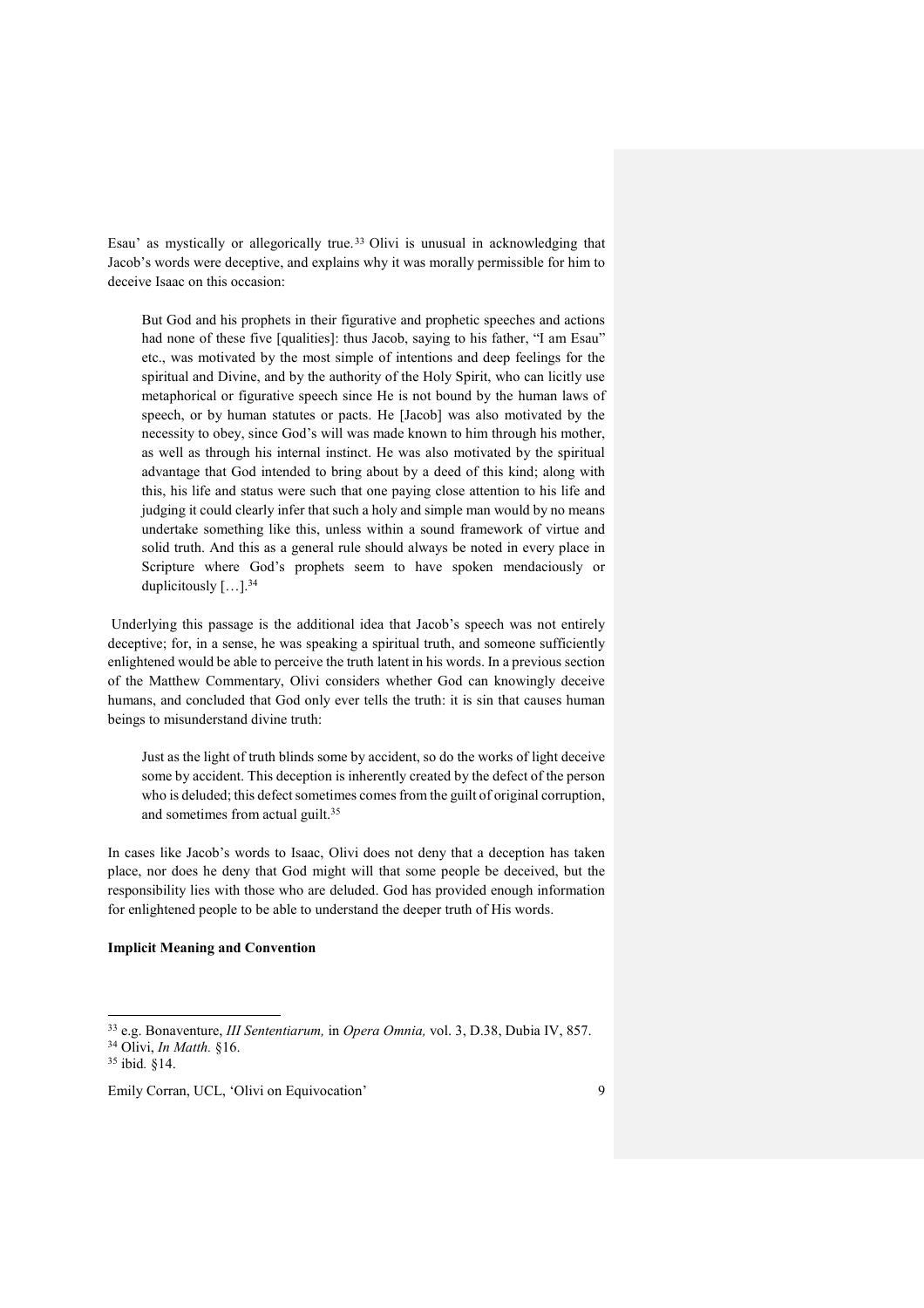More remarkably, Olivi sees equivocation not only as a means of prophetic communication, but as an accepted part of conventional speech. In a discussion of equivocation in his commentary on Luke, he describes the actions of Christ on the road to Emmaus both as spiritual communication, similar to Jacob's prophetic words to Isaac, and as a polite gesture.<sup>36</sup> Implicit in his discussion is the suggestion that Jesus's actions provide a model for passing ethical judgements on social interactions among people generally.

On the road to Emmaus, Jesus appeared to two travellers. When they stopped at their destination, Jesus 'made as if he would go farther',<sup>37</sup> but the travellers urged him to stay with them. This passage was often cited in medieval discussions of whether or not deception can be ethical because Jesus appears to have deliberately created a false impression. The more usual explanation for Jesus's actions was to say, in accordance with a text from Augustine, that he conveyed a spiritual meaning by this gesture, in a comparable way to his figurative language. 38

When Olivi discusses the passage, he gives a more original explanation that he develops from his own theory of equivocation. He first describes Christ's pretence in very similar language to that of Jacob's simulation in the Matthew Commentary:

But in order to know that this pretence was, and could exist, without any indecency or sin, you should note that when the pretence inherently contains and gives rise to a false signification, arising from a deceitful, fraudulent, vain or base intention, then it is improper and illicit. But when the pretence has none of these [qualities], but rather their opposites, that is, a high level of truth and benefit in its signification, and the highest level of sincerity and piety in its intention, and along with these [qualities], the renowned authority of its author, and other appropriate congruities in the way one acts; then it works most appropriately and when it is explained to him or her later, wonderfully pleases the person to whom the gesture is made. And it was so for many of the predictions and sometimes for the miraculous deeds of the prophets and it is true in this case.<sup>39</sup>

 $\overline{a}$ <sup>36</sup> *Lectura Super Lucam*, ed. F. Iozzelli, Editiones Colegii S. Bonaventurae (Grottaferrata) 2010; on Olivi's method of exegesis in this work see F. Iozzelli, *La parabola del buon Samaritano (Lc 10, 25-37) in Pietro de Giovanni Olivi*, in *Studi Francescani* 107, 1-2 (2010) 61-88, on its eschatological themes see M. Bartoli, *Vivere il vangelo alla fine dei tempi. Le* Lecturae super Lucam et super Marcam *di Petrus Iohannis Olivi*, in AFH 104 (2011) 271-283.

<sup>37</sup> Lk 24:28.

<sup>38</sup> Thomas de Aquino, *Catena Aurea, In Lucae Evangelium*, ed. VIII Taurinensis emendatissima stereotypa, Turin 1925, c.24, 344; cf. Bonaventure says that Christ gave the impression that he wanted to go on further in order to offer the travellers the opportunity to invite him in more warmly and so to do more good. *Commentarius in Evangelium S. Lucae* in *Opera Omnia tom. VII*, ed. PP. Collegii a S. Bonaventura, Florence 1895, c.24, 596.

<sup>39</sup> *Lectura Super Lucam*, ed. F Iozzelli, 658; 'Ut autem scias quod hec fictio fuit et esse potuit absque omni indecentia vel peccato, nota quod, quando fictio habet in se et ex se significationem falsam et ab intentione fallaci et dolosa aut vana vel cupida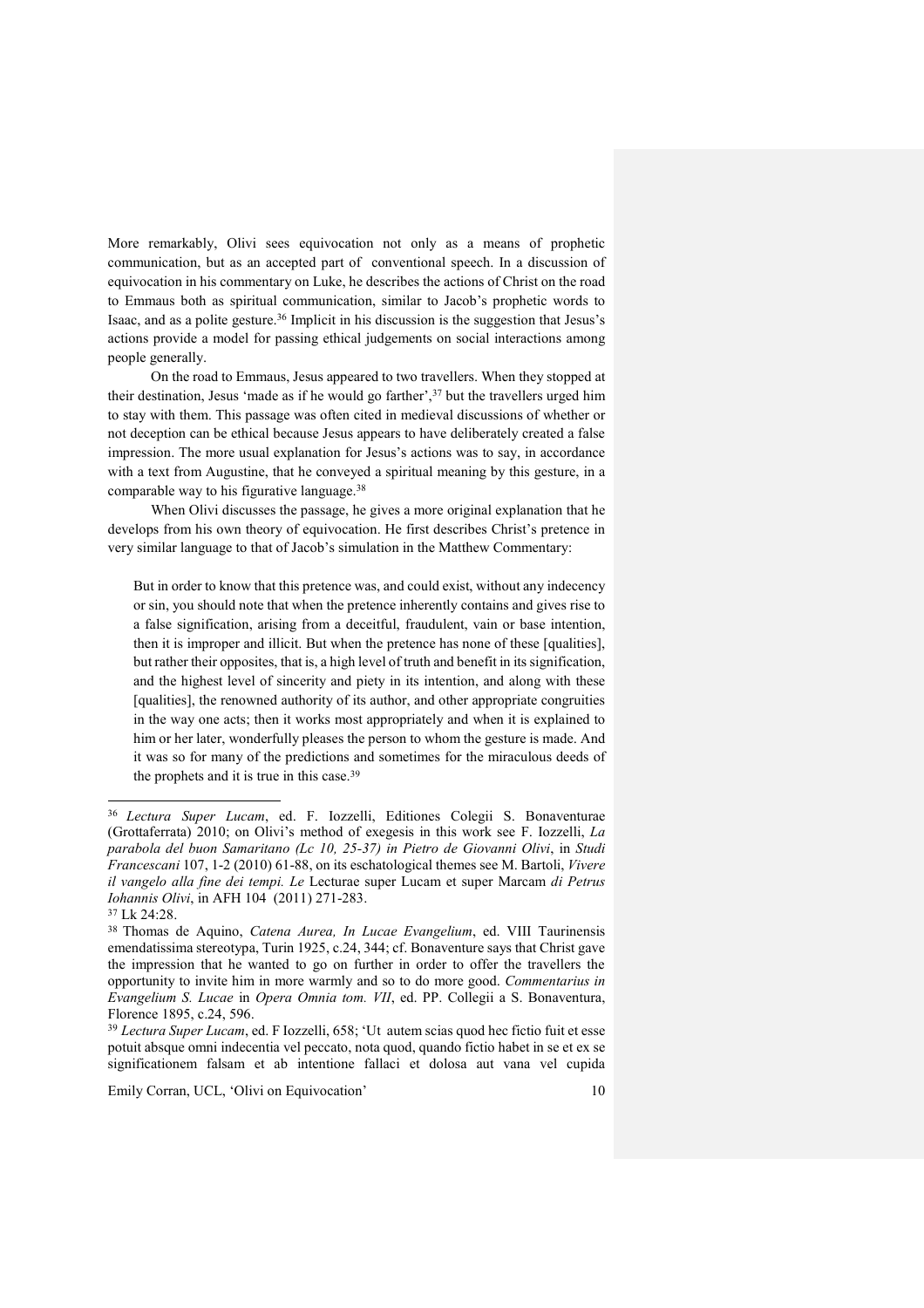The criteria for a licit falsehood that Olivi lists here - good intention, an honourable reason for the falsehood, authority to pronounce it and an appropriate way of employing the deceptive words or actions – are the same as those he names in the Matthew Commentary. Olivi is reading Christ's pretence of going on further as an instance of figurative communication similar to that of the Old Testament prophets.

However, Olivi takes his discussion in a different direction:

It should be known that, when the reason for a signification proceeds principally from an institution founded voluntarily by men and from the will and the intention of the agent, then falsity of signification is principally in the intention of the agent, and not in the sign, or only in so far as it [the sign] follows from [the intention] as from its cause. But when it is only by its nature that the signification corresponds to [the thing signified], then if there was any falsity in that signification, this cannot be ascribed to the voluntary intention of the agent. Thus, although it signifies this according to natural consequence, it does not follow from any other rational cause, and on account of this there will be no real falsity in its natural meaning, since it does not mean this in every case, but only in as much as it is in the normal course of its nature. And so if anyone is deceived thereby or anyone takes the signification to be false, that falsity is rather in his or her false estimation than it is in the sign itself. And this is how it was in this case.

Hence, given that a poor man, who is travelling with a rich man as far as the rich man's home, wants to be invited in by him, but out of shame goes a little further, expecting nevertheless to be invited in, and actually does this so that the rich man will more willingly invite him; it is clear that he is not deceitful or false in this, at least when he does so out of pure holy virtue and from a sober modesty and without any sinfully greedy or disordered desire. 40

Emily Corran, UCL, 'Olivi on Equivocation' 11

j

procedentem, tunc est indecens et illicita. Quando vero nichil horum habet, sed potius opposita, utpote veritatem altam et utilem in sua significatione, et summam sinceritatem et pietatem in intentione, et cum hoc auctoritatem celebrem in auctore, et alias decentes congruentias in modo agendi: tunc decentissime currit et ipsimet, cui fit, miro modo complacet, cum sibi postmodum aperitur. Et hoc modo fuit in multis presagiosis et aliquando prodigiosis operibus prophetarum, et sic est in proposito.'

<sup>40</sup> ibid*.* p.659; '[…] sciendum quod, quando ratio significationis principaliter procedit a voluntaria hominum institutione et ab agentis voluntate et intentione, tunc falsitas significationis est principaliter in intentione agentis, nec est in signo, nisi in quantum refertur ad illam tamquam ad suam causam. Quando vero ratio illius significationis sibi solum competit ex sua natura, tunc si qua falsitas ibi fuerit, non potest voluntarie intentioni agentis ascribi. Tunc etiam, quamvis id quod secundum naturalem consequentiam significat, ex causa alia rationali non sequatur, non propter hoc erit aliqua realis falsitas in naturali significatione ipsius, quia non significat hoc in omnem eventum, sed solum quantum est de communi cursu sue nature. Et ideo si aliquis inde decipitur, aut si significatio illa alicui falsa videtur, falsitas illa potius est in illius falsa estimatione, quam sit in ipso signo. Sic autem fuit in proposito. Unde dato quod aliquis pauper, vadens cum divite usque prope divitis domum, cupiat invitari ab eo, sed ex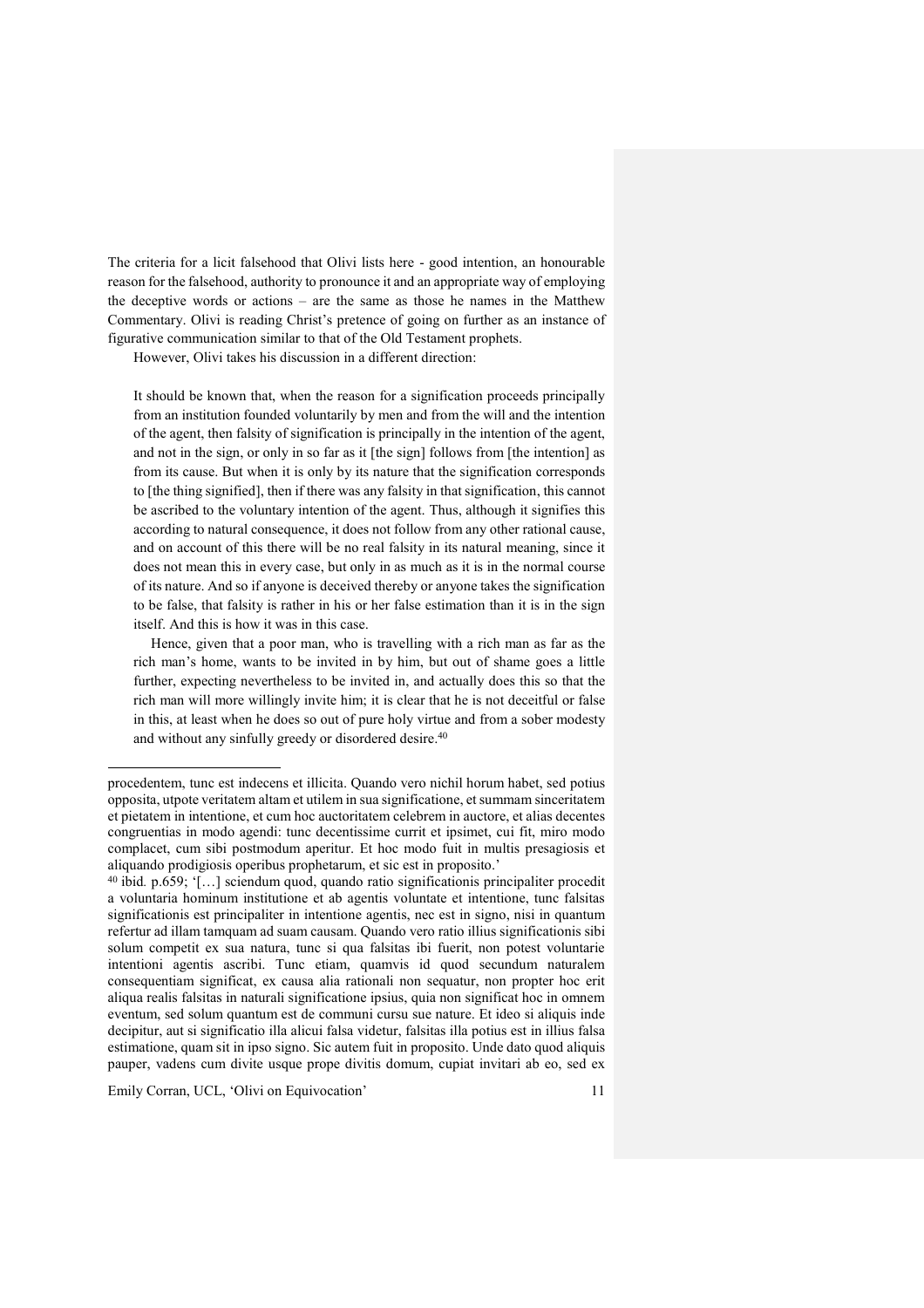This passage is based on an Augustinian distinction between given and natural signs: Given or voluntary signs, such as those of which language is composed, only exist in order to communicate a truth deliberately, whereas natural signs, such as smoke signifying a fire or a face involuntarily expressing emotion, have meaning as a natural consequence of the thing they are signifying.<sup>41</sup> Olivi says that the gesture of proceeding further is not a voluntary but a natural sign; we only infer that Jesus meant to carry on because of a judgement based on the usual course of events ('de communi cursu sue nature'). Therefore, if someone falsely infers the gesture to mean something that it does not in fact mean (i.e. if the travellers falsely thought Jesus was continuing his journey) there is no basis for saying they were taken in by a deliberate falsehood since there was no intention to signify in the gesture at all. The responsibility for the deception lies not in the person who made the gesture, but in the person who erroneously interpreted it.

However the analogy which Olivi employs to illustrate this point suggests a rather different construction. Christ's actions are comparable to those of the poor man who pretends not to stop at the rich man's house despite expecting the rich man to invite him in. Apparently, Olivi's point is that the action of the poor man carrying on a little further could equally mean that he is not stopping there or that he does not want to invite himself into the rich man's house. Thus, when he makes the gesture with an honest intention, there can be no falsehood. But, read on a simpler level, Olivi is certainly also suggesting, without stating it, that a politely false gesture is not really meant to deceive: it is just a convention and therefore could not be sinful or immoral. The poor man's actions are motivated by honest intentions of modesty, and are so interpreted by the rich man. Olivi attributes such honest motives to Christ: he states that the first reason why Christ pretended to continue on his way was so as not to impudently demand hospitality and a meal from the travellers.<sup>42</sup>

In using this example, Olivi departs from other scholastic discussions of the truth and falsehood of signs, in that he acknowledges that the true meaning of signs depends as much on social convention as on inherent significance. He regards communication not only as a God-like and God-given ability to convey meaning, but as a human institution which is held in place by agreement and mutual understanding. This difference of perspective informs the way Olivi interprets the meaning of Christ's acts of communication: in this example, he implies that Christ's actions should be

Emily Corran, UCL, 'Olivi on Equivocation' 12

 $\overline{a}$ 

verecundia vadat aliquantulum ultra, expectans tamen adhuc invitari ab eo, et etiam hoc faciens ut ab eo libentius invitetur: constat quod talis non est in hoc fallax vel falsus, saltem ubi hoc ex sola virtute sancte et sobrie verecundie facit et absque omni vitio gulosi vel cupidi appetitus.'

<sup>41</sup> Augustinus, *De Doctrina Christiana,* ed. R.P.H. Green, (Oxford 1995), ii, I.2-III.4; cf. M. Colish, *The Stoic theory of verbal signification and the problem of lies and false statement from antiquity to St. Anselm,* in *Archéologie du signe,* ed. L. Brind'Amour – E. Vance, Toronto, 1983, 17-43 at 28; Rosier-Catach, *La parole efficace,* 57-65.

<sup>42</sup> *Lectura Super Lucam*, 659, 'Si autem queras, quare Christus hoc fecit, ad hoc est triplex ratio. Prima est, ne importune et improbe se videretur ingerere hospitio et comestioni illorum, et ut pauperibus daret formam se non improbe ingerendi.'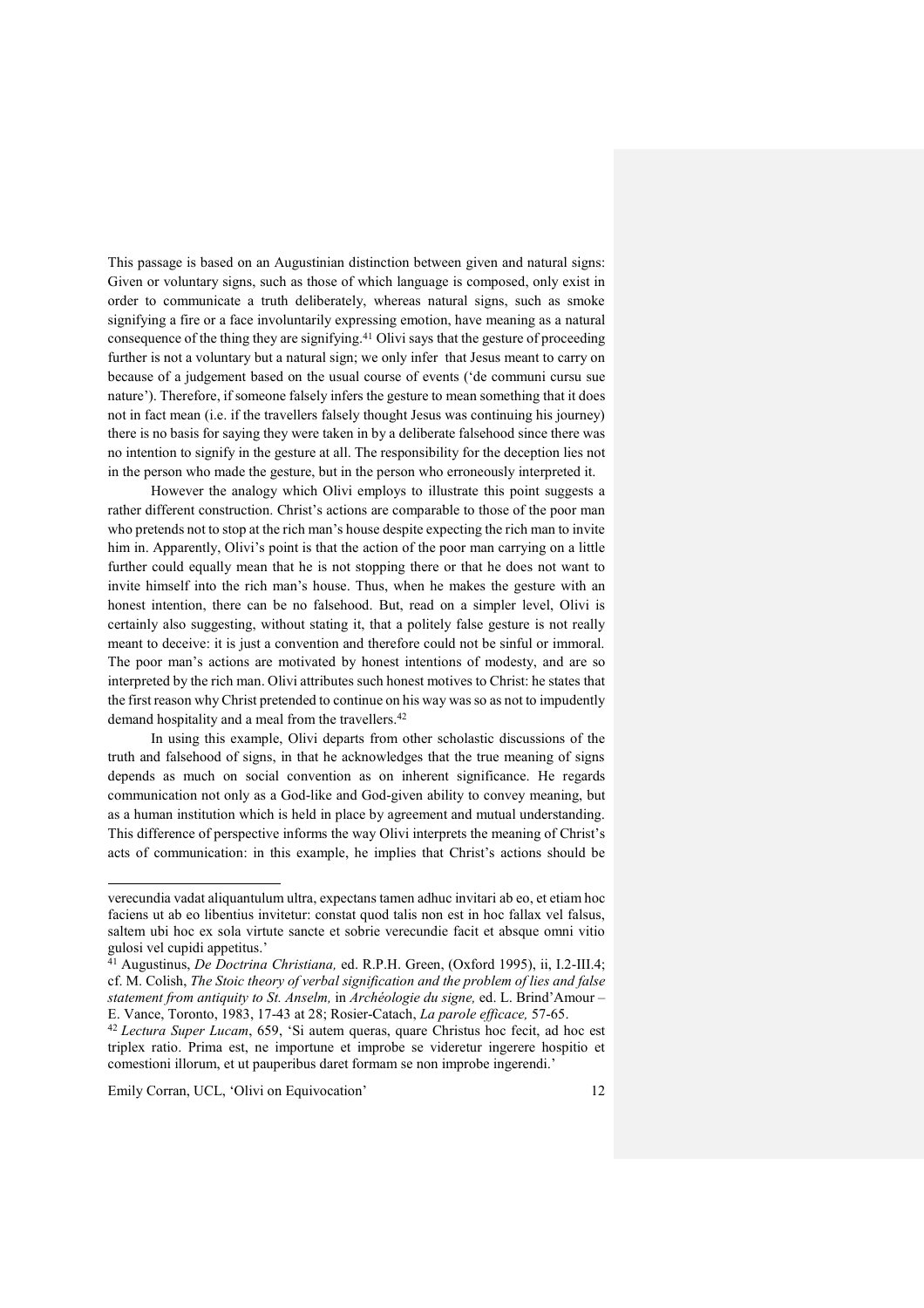interpreted as much as a polite formulation as a figurative communication of spiritual truth.

In equal measure, Olivi applies this understanding of language to moral dilemmas faced by members of the clergy in the real world. We have seen that Bonaventure and his contemporaries debated the case of a priest who is asked under oath about crimes he has heard in confession. The more common answer that academics gave in the thirteenth century was to say that the priest who denied the crimes spoke the truth because he answered in a different identity from his persona as confessor. Olivi, in contrast, applies his own theory of language to the problem; he considers that the confessor who denies knowledge of crimes under oath tells the truth, not because of any split identity, but because it is universally understood that a confessor cannot reveal in court the crimes confessed to him. Therefore, 'according to the common usage', any questioning of a confessor according to due process would carry the implicit knowledge that the confessor would only reply according to due process and what is subject to human law, that is, the confessor would answer under the proviso that he would not mention anything confessed to him during his administering of the sacrament.<sup>43</sup> Because everyone understood this to be so, Olivi claims, there is no falsehood; the confessor can deny the crimes confessed to him 'most truthfully'.<sup>44</sup> Olivi takes into account the implicit meaning of words and standard legal conventions as valid aspects of the meaning of speech. As such, his solution to the confessor's dilemma appeals to common understanding rather than spiritual or literal truth.

When Olivi answers the question 'Can I deliberately say without lying that someone, whom I suspect to be evil, is good?' he again uses a theory of language defined by common understanding.<sup>45</sup> Olivi identifies the subject of the question as a decretal of Innocent III. Innocent was petitioned whether a bishop, who in the course of consecrating a priest was asked whether the candidate was worthy of office, sinned when he knows nothing about the candidate, but publicly stated that he was worthy.<sup>46</sup> Innocent replied that the prelate could say that the candidate was worthy, even if he had only heard this from others, since it must be commonly understood that he 'knows him to be worthy as far as human fragility allows'.<sup>47</sup> Olivi unpacks this judgement. If the

 $\overline{a}$ 

<sup>47</sup> 'Unde in tali responsione aliquem peccare non credimus, dummodo contra conscientiam non loquatur, quia non simpliciter illum asserit esse dignum, sed in

<sup>43</sup> *Petri Iohannis Olivi quodlibeta quinque*, ed. Defraia, Quod. 4.9. ll. 41-49; 232; 'Constat autem quod cum communiter de noticia hominum huius vite loquimur, loquimur de humana conversatione in communi modo habita. Cum etiam secundum ordinem iuris aliquis interrogatur, non interrogatur nisi de eo quod secundum iuris ordinem debet respondere. Unde nullus debet interrogationem vel locutionem intelligere nisi secundum quod est informata communi sensu et ordine iuris; et ideo cum confessor interrogatur de aliquo sibi confesso, nec ipse nec alter debet hoc intelligere, nisi de his que scit via communi et que subest humano iuri.'

<sup>44</sup> ibid*.* ll.49-50; 'Quando ergo per viam communem et talem nihil mali scit de illo, tunc verissime dicit se nihil scire de eo.'

<sup>45</sup> Quod 4.8, ll.6-7, p.228.

<sup>46</sup> *Decretales Gregorii IX*, Book 1 Tit. 12 c.1.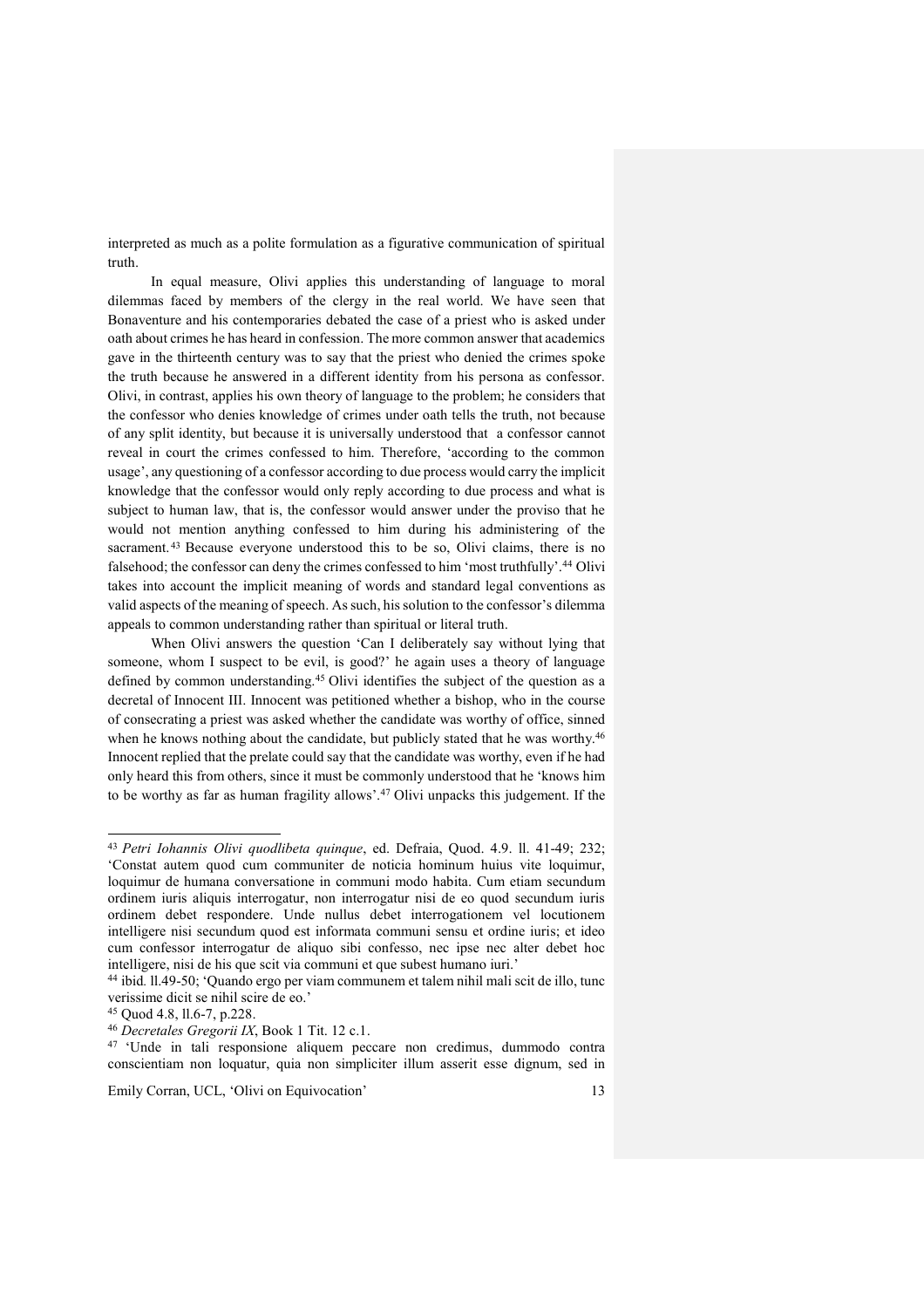prelate is certain that the candidate is unsuitable, he should secretly say so before the official scrutiny.<sup>48</sup> However, if he is uncertain, then the prelate would not be lying in saying that he is good and worthy. On an official occasion, language should rather reflect the true form of law than human, fickle or ill-judged human suspicion. <sup>49</sup> According to the correct form of law, people should be presumed good unless the opposite is proved.<sup>50</sup> When Paul addressed Festus as 'most noble Festus', and when Judith praised Holofernes as a good and powerful king, both were speaking according to their public reputation and Paul referred to the presumed external goodness that must be presumed of any judge or prefect. Neither Judith nor Paul spoke according to their personal suspicions.<sup>51</sup>

Again, Olivi eschews an explanation based solely on semantics or picking apart the precise grammatical significance of legal formulations. He understands the true significance of language in a particular context to be based on convention and the mutual codes of understanding established between speaker and listener. Olivi's originality lies in citing this convention as a theological justification for speaking fictive words in formal legal proceedings. He does not feel the need to claim, as earlier Masters had, that these formulaic words were true on a deeper level; it was enough to say that according to human institutions, such formulations have a certain meaning in these specific contexts.

### **Conclusion**

These passages amount to a theory of equivocation: Olivi enumerates in the Matthew and the Luke commentaries a list of conditions under which it is morally permissible to deceive others by using ambiguous speech; while in his quodlibets, he offers reasons why certain apparent falsehoods are in fact justified instances of speech carrying implicit provisos – what would later be known as 'mental restrictions'. Olivi is therefore an early and important figure in the evolution of casuistical arguments concerning equivocation, mental restriction and telling the truth.

Olivi was not engaged in using sophisticated arguments to soften moral prohibitions, as later casuists were accused of doing. His explanations rest on a coherent theory of language as a community of understanding. In Olivi's view, the infringement of common understanding demands a proper theory and justification; he specified which special circumstances permit the use of simulation and deception precisely

j

<sup>51</sup> ibid*.* ll. 30-47.

Emily Corran, UCL, 'Olivi on Equivocation' 14

**Commented [EC6]:** justifiable om.

**Commented [EC7]:** merely om.

quantum humana fragilitas nosse sinit, quum illum quem indignum esse non novit, dignum debeat aestimare."

<sup>48</sup> Quod 4.8 ll. 16-18.

<sup>49</sup> ibid*.* ll. 21-4; 'non mentitur dicendo eum bonum vel dignum, et precipue cum hoc dicit in loco vel negocio solemni, ubi verba potius debent secundum rectam formam iuris dici et interpretari, quam secundum humanam aut levem vel temerariam suspicionem.'

<sup>50</sup> ibid*.* ll. 24-5; 'Est autem de recta forma iuris quod aliquis presumatur bonus nisi contrarium probetur'.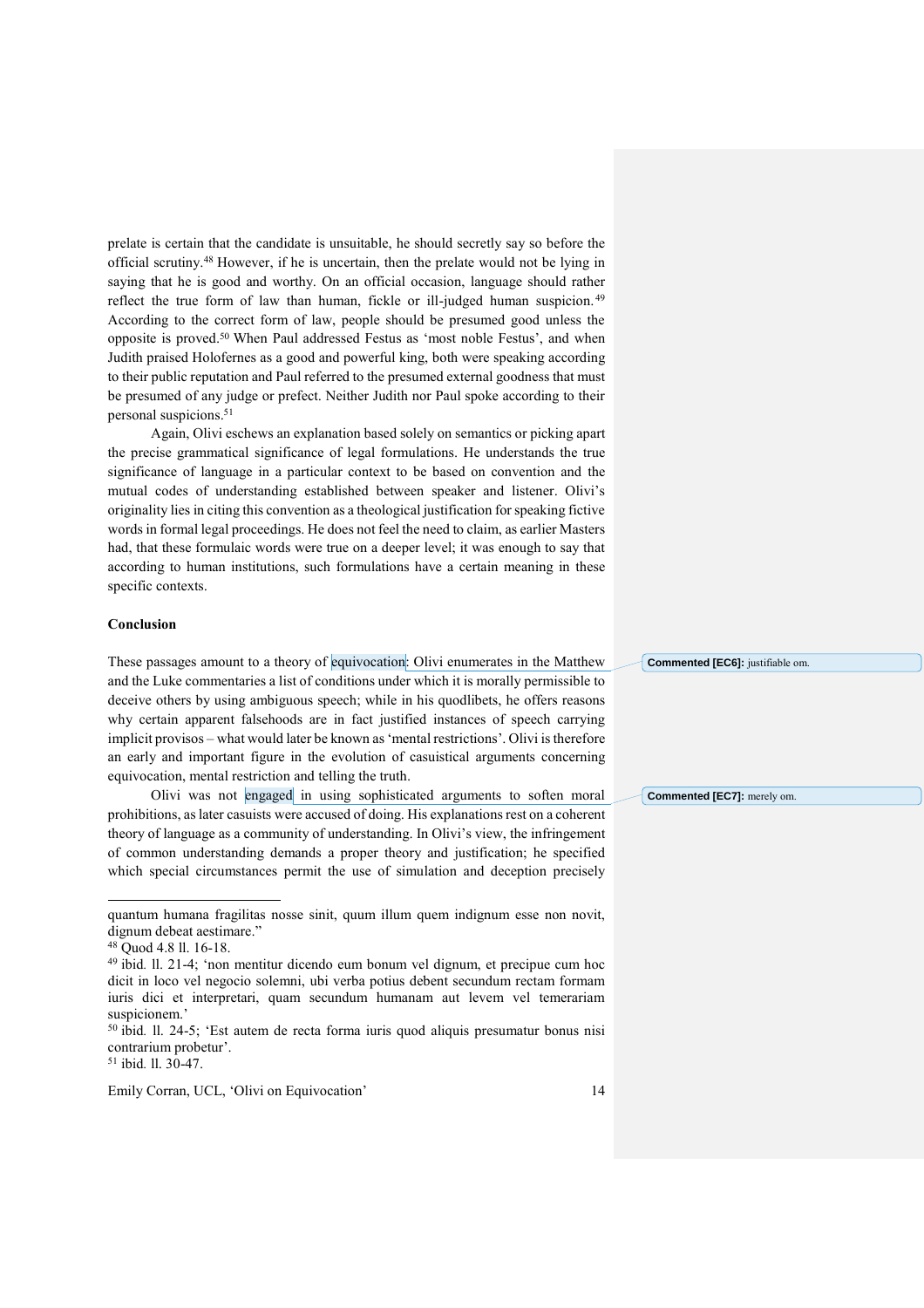because he acknowledges a duty to ensure the listener's comprehension. This is the deeper originality of Olivi's moral thought about language: he regards speech as an institution used instrumentally for human understanding, rather than as an imitation of God's truth. It is this theory which motivates his unusual approach to casuistical questions about telling the truth.

**Commented [EC8]:** purely om.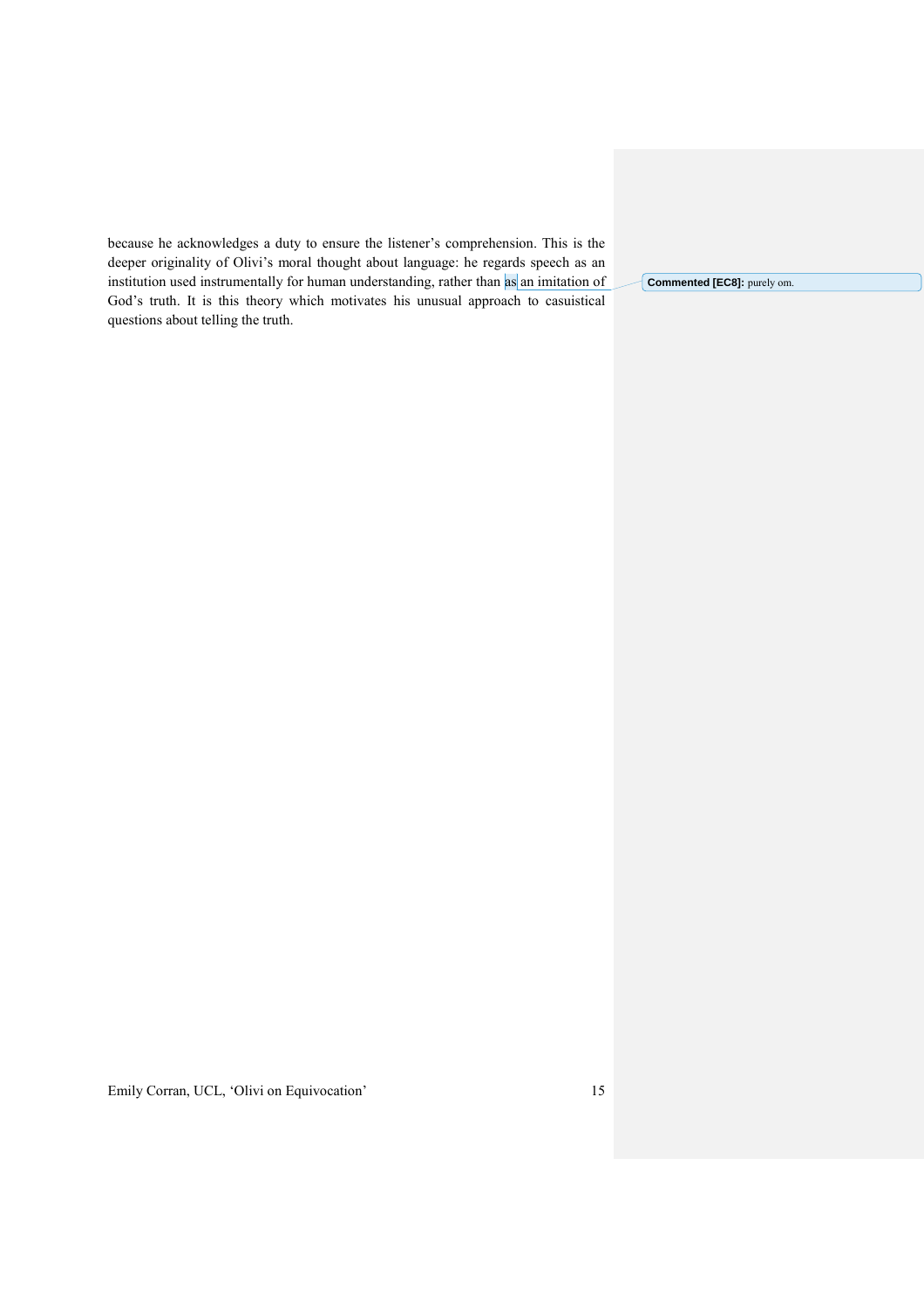#### **Peter John Olivi,** *In Matth***. 5:37: Some extracts**

*It has not been possible to consult more than four of the twenty extant manuscripts in order to prepare this transcription. <sup>52</sup> The manuscripts consulted are Toulouse, Bibliothèque Muncipale, MS 48, ff. 71v-75r (T), Oxford, New College, MS 49 ff.51va-54rb. (N), 53 Cambridge, Corpus Christi College, MS 321 ff.59ra-61vb. (C), <sup>54</sup> and Paris, Bibliothèque Nationale, MS Lat. 15588, ff.49va-51va (P).<sup>55</sup> T dates from the fourteenth century, is written in two columns and has the appearance of a university text. A later hand has made corrections. N is from the fifteenth century, and is written in a minimally abbreviated, clear textura in two columns. It is a large codex containing only this work, with almost no marginal annotations.<sup>56</sup> C is from the fourteenth century, in a very contracted, very English hand. C is a compilation of Olivi's Matthew Commentary, his commentary on the Lord's Prayer, some theological questions and is bound together with an Old English dialogue. The online edition of the prologue of the Matthew Commentary found evidence that C represents a very early redaction of the text, since it does not include some additional questions that were added early in the work's diffusion.<sup>57</sup> P is almost contemporary with the work itself, and belonged to the Parisian master, Peter of Limoges. It also contains Olivi's commentary on Romans and the Song of Songs. It is densely written in a formal Gothic book hand. I have used T as the base manuscript because of its relatively low number of errors, the clarity of the script and its centrality to the work's transmission.<sup>58</sup>*

*All of the MSS used have some errors in common, although the distribution is uneven. The correct reading is to the left of the bracket, and the shared error is to the right:*

*C and N §3 n.78 eum] eam C and P §3 n.78 eum] eam*

j

<sup>52</sup> A. Ciceri, O.F.M. counts twenty-four manuscripts of the *Matthew Commentary* in *Pietro de Giovanni Olivi: Censimento-Inventario dei Manoscritti,* in AFH 90 (1997): 3-83 at 9. P. Vian gives an updated list of twenty manuscripts in *L'Opera Esegetica di Pietro di Giovanni Olivi,* in AFH 91 (1998) 432-3. The online edition of the prologue to the *Matthew Commentary* lists twenty extant manuscripts, of which eighteen are complete. See *Lectura super Mattheum, Prologus*, ed. Piron, [<http://oliviana.revues.org/498#ftn25>](http://oliviana.revues.org/498#ftn25) (consulted 18 September 2014) §1.

<sup>53</sup> N.R. Ker et al., *Medieval manuscripts in British libraries*, vol. 3, Oxford 1969-2002, 733.

<sup>54</sup> M.R. James, *A descriptive catalogue of the manuscripts in the library of Corpus Christi College Cambridge, vol.1*, Cambridge 1912, 137-8.

<sup>55</sup> For descriptions of all of these MSS, see M.-Th. d'Alverny *Un Adversaire de Saint Thomas: Petrus Iohannis Olivi,* 179-218.

<sup>56</sup> For further discussion of this MS see D. L. Douie, *Olivi's 'Postilla super Matthaeum'.*

<sup>57</sup> *Lectura super Mattheum*, ed. Piron, §7.

<sup>58</sup> See comments in the online edition, *Lectura super Mattheum,* ed. Piron, §5, 8.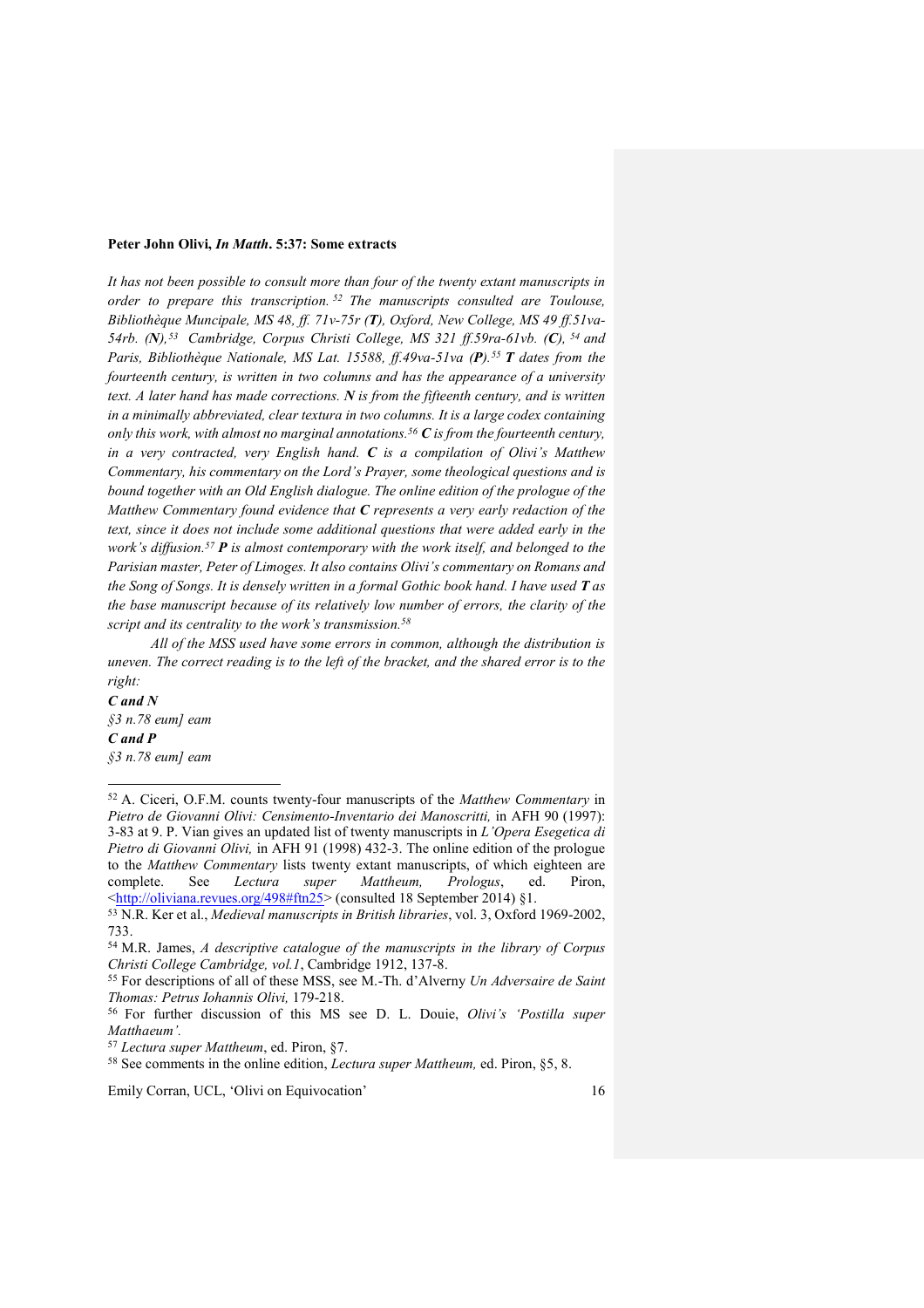*§7 n.101 recte] rationem §10 n.117 quia] om. §14 n.150 sequatur] sequitur §14 n.151 a deo active. Ita] om. §14 n.154 est] om. §15 n.158 sive] seu §15 n.163 vel] et §16 n.178 vir sic] nisi §18 n.194 scienter] om. C and T 'correcting' hand §14 n.151 a deo active. Ita] om. N and P §3 n.78 eum] eam §7 n.98 aut]om. §9 n.108 etiam] et N and T*

*§14 n.152 efficiendum] efficiendum per se P and T 'correcting' hand*

*§14 n.151 a deo active. Ita] om.*

*In view of the limited evidence, it has not been possible to establish a useful stemma. Nevertheless, it is possible to draw a few provisional conclusions. The common errors suggest that C and P are closely related, and there is a smaller amount of evidence for relationships between all four of the manuscripts. T is a special case: the online edition of the prologue of* Lectura super Mattheum*, identifies T as a central manuscript to the textual tradition, although it includes passages not contained in the original redaction.<sup>59</sup> It is the later correcting hand which erased the phrase 'a deo active. Ita', thus introducing the only significant error in common between T, P and C; the original copier of T did not make this mistake; overall, the corrector of T was very hit and miss. Although the editor of the online edition of the prologue point to instances where the corrector of T has emended the text correctly, <sup>60</sup> in this extract, the corrector has erred many more times than he has intervened correctly. This means that neither the uncorrected nor the corrected version of T is entirely unrelated to the other manuscripts: the uncorrected version has at least one minor error in common with N and P; the corrected version of T has at least one significant error in common with each of the three other manuscripts (the omission of 'a deo active. Ita' is shared between T, P and C; N and T both omit 'per se' at §14). Excluding the faulty corrections, T proves a good text, with few errors. Therefore, T has been used as the base manuscript (with the plausible corrections included in the text or apparatus). Where T agrees with one other witness, this reading has been preferred.*

 $\overline{a}$ 

<sup>59</sup> *Lectura super Mattheum*, ed. Piron, §1-3.

<sup>60</sup> *Lectura super Mattheum*, ed. Piron, n.23.

Emily Corran, UCL, 'Olivi on Equivocation' 17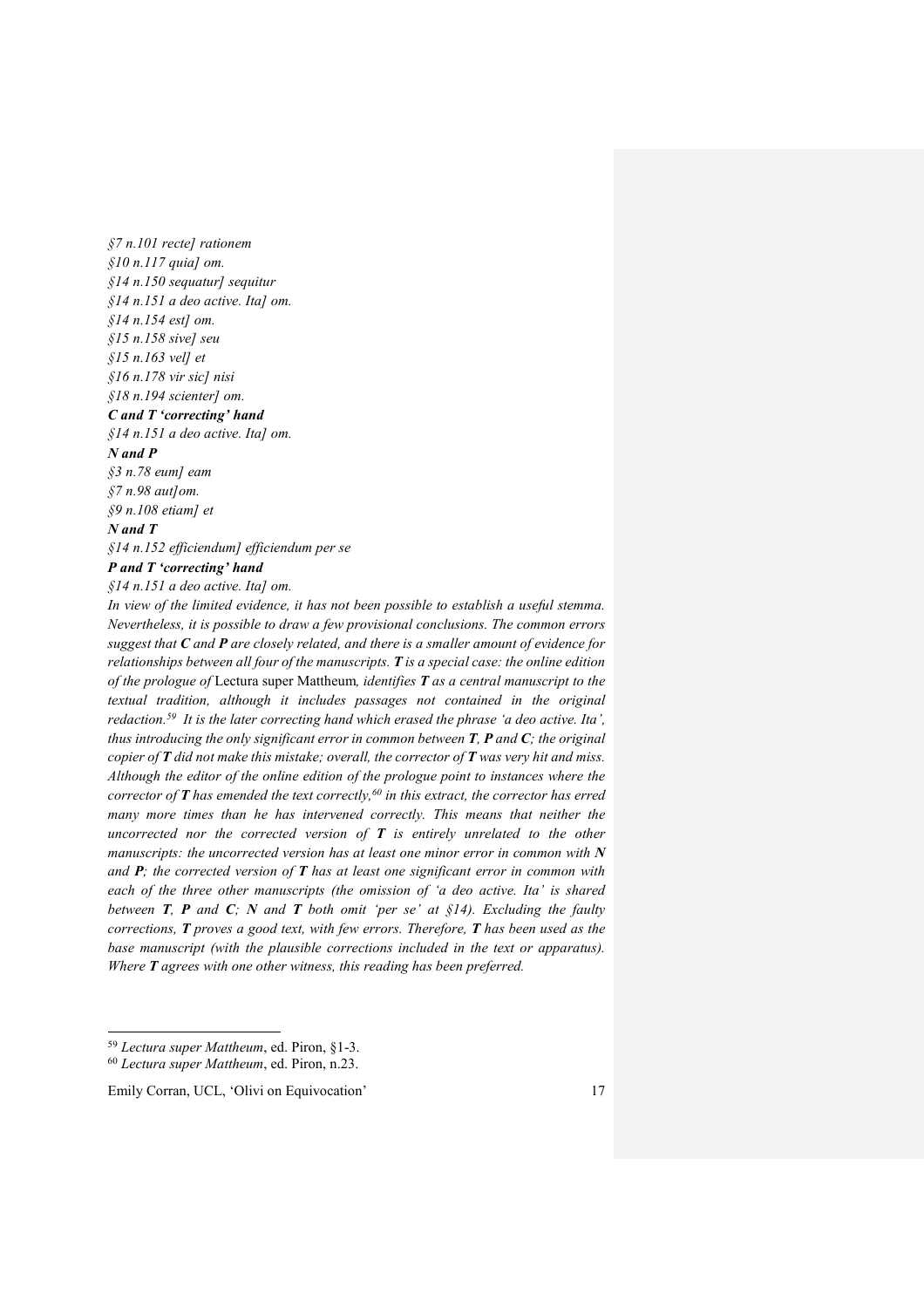*Commenting on the verse 'Let your words be yes yes, no no', Olivi answers four questions on perjury then four on lying and deception (the fourth not listed at the start of that section, but introduced in the final section). I have included Olivi's introduction to his whole discussion of Mt 5:37 followed by his second section on lying.*

**1.**(*T* f.71vb) Sit autem sermo vester est est non non id est, sit concors rei et intellectui<sup>61</sup> tam tuo quam audientis. Et secundum hoc tripliciter exponitur. Primo respectu rei, ut sit sensus sicut est in re, sic sit<sup>62</sup> in tuo sermone. Si autem res non est, sic<sup>63</sup> non est<sup>64</sup> in tuo sermone. Secundo respectu intellectus proprii, ut scilicet<sup>65</sup> sic loquaris affirmative vel negative sicut habes in corde. Tertio respectu audiencium, ut scilicet loquaris concorditer secundum communem<sup>66</sup> intentionem verborum quam expetunt communiter audientes seu interrogantes.

[…]

**2.**(f.73va) Post hoc,<sup>67</sup> quantum ad secundam partem huius legis que est de simplici assertione veritatis, queruntur tria. Primo, scilicet, an locutio (f.73vb) mendosa sit semper peccatum? Secundo, an locutio duplex vel simulata? Tercio, an locutio fastuosa<sup>68</sup> ac pomposa et curiosa? Verbo enim Christi dicentis Sit sermo vester est est non non videntur<sup>69</sup> simul inhibere<sup>70</sup> hec tria predicta.

**3.** Sed quod primum non sit ex se peccatum videtur; sicut enim<sup>71</sup> falsitas opponitur veritati, sic<sup>72</sup> impotentia potentie,<sup>73</sup> et ignorantia sapientie, et mors vite, et sicut veritas est<sup>74</sup> in Deo ita et illa. Ergo secundum se non plus habet de ratione peccati falsitas quam impotentia <sup>75</sup> vel mors vel ignorancia. Item nichil quod Deus licite potest est de se malum, sed Deus potest exterius proferre unum verbum vel signum mendosum absque falsitate sui vel iniustitia. Probatio<sup>76</sup> quia ille, qui novit falsitatem signi et tanquam sciens illud profert, nullam deceptionem falsitatis ex hoc habet in scientia sua. Iudex

 $\overline{a}$ 

<sup>61</sup> intellectum *N*

<sup>62</sup> est *N;* sit (est *ras.*) *T* '*correcting' hand* <sup>63</sup> sit *T* <sup>64</sup> *om. C* <sup>65</sup> si *C* <sup>66</sup> *om. C;* communem modum *N* <sup>67</sup> hec *N* <sup>68</sup> fatuosa(s *ras.) T 'correcting' hand* <sup>69</sup> videtur *N* <sup>70</sup> inhiberi *T* <sup>71</sup> *om. C* <sup>72</sup> fit *N* <sup>73</sup> impossibilia possibile *N* <sup>74</sup> *om. C* <sup>75</sup> impossibilia *N* <sup>76</sup> Proba(tio *ras.*) *T 'correcting' hand*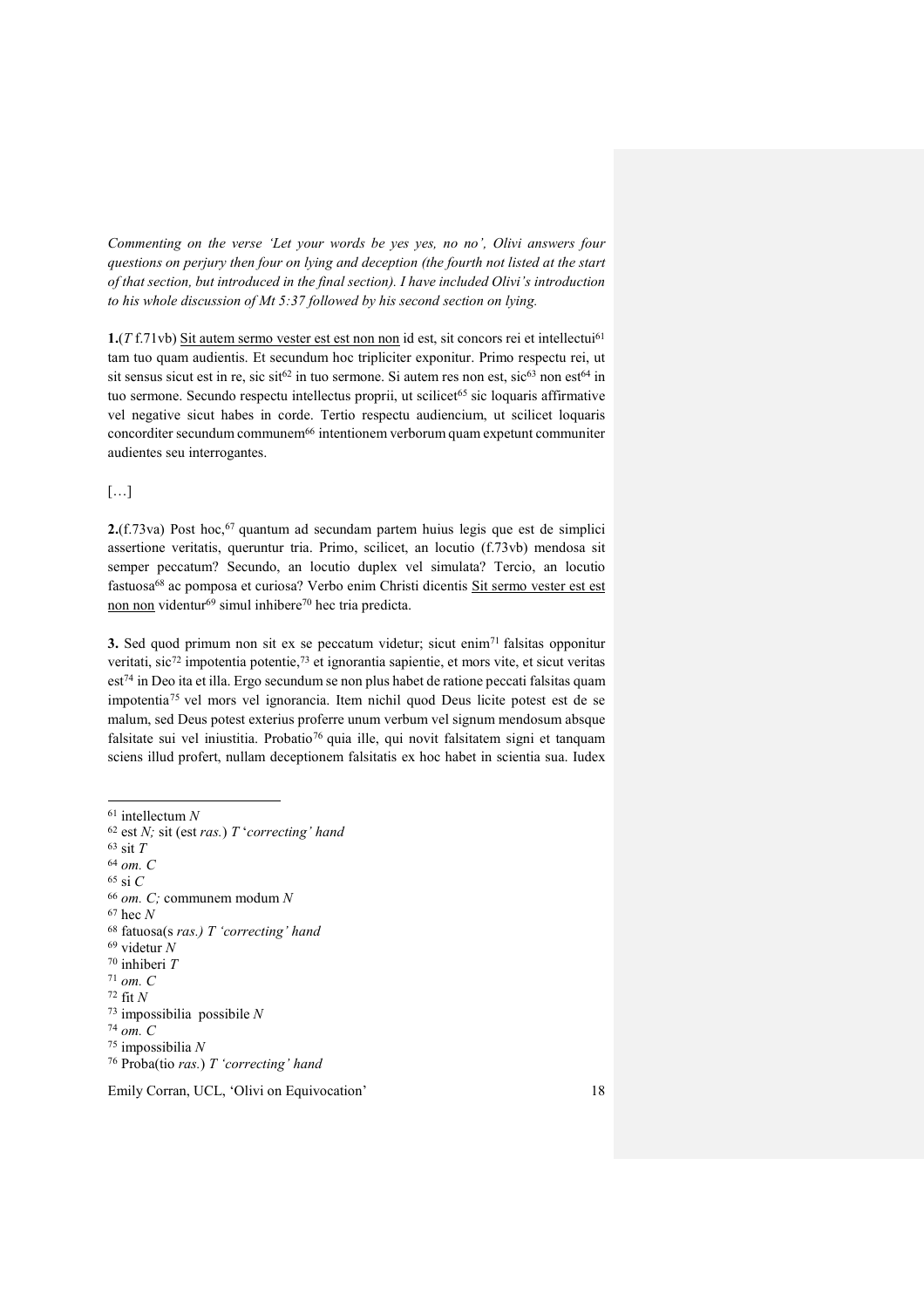etiam inferens penam reo, quam<sup>77</sup> iustum est eum<sup>78</sup> pati, non iniuste hoc facit; ergo si dignus<sup>79</sup> est falli, iustum<sup>80</sup> est quod fallat eum. Item velle aliquem falli et cum hoc facere aliqua ex quibus necessario ille habet $81$  falli, et faciens illa, hoc bene novit; quasi idem videtur quod $82$  scienter fallere illum. Sed primum sepe fit a Deo ergo etc.

4. Dicendum quod scienter falsum dicere<sup>83</sup> et cum intentione fallendi semper est peccatum, ita quod nullo modo potest bene fieri, cuius ratio sumitur ex septemplici<sup>84</sup> respectu.

5. Primo, scilicet, ex<sup>85</sup> respectu dicentis ad obiectum volitum<sup>86</sup> et intentum. Constat enim quod mentiens<sup>87</sup> vult falsitatem et alterius deceptionem a se manare; sed voluntas conformatur<sup>88</sup> suo formali obiecto seu volito, ergo infra ipsum<sup>89</sup> est ius seu defectus illius falsitatis et fallacie, ita quod vere potest dici voluntas fallax et falsitatis amatrix seu volitrix. Falsum autem, in quantum falsum contradictionem includit, quia pretendit rem esse aliter quam sit; ergo ipsa est amatrix contradictionis et discoherencie. Sed hoc est contrarium rationi et equitati naturalis legis; ergo omnis <sup>90</sup> mentiens scienter voluntatem suam falsificat et depravat, et scienter (f.74ra) eam applicat et conglutinat falsitati et contradictioni.

**6.** Secundo ex respectu signi verbalis ad suum rectum usum. Rectitudo enim signi in quantum signum et eius rectus usus est significare verum. Ergo qui eo utitur ad significandum falsum scienter ipsum a sua rectitudine obliquat; <sup>91</sup> obliquitas autem in moralibus est idem quod perversitas. Constat autem<sup>92</sup> quod voluntaria significatio actus est moralis, et hoc in tantum, quod totum suum esse accipit a voluntate et intentione significantis.

**7.** Tertio ex respectu voluntatis ad actum significandi seu formandi signum sub ratione signi. Constat enim quod omnis defectus per se manans a causa potius est in causa  $a^{93}$  qua manat quam in<sup>94</sup> suo effectu,<sup>95</sup> set falsitas significationis per se manat a

<sup>82</sup> *om. C*

<sup>83</sup> *om. P*

<sup>84</sup> sextemplici *N*  <sup>85</sup> *om. N*  <sup>86</sup> *om. P*

<sup>87</sup> metiens *T*

<sup>88</sup> formatur *P*

<sup>89</sup> eum *N*

<sup>90</sup> *om. N*

<sup>91</sup> obligat *N*

<sup>92</sup> *om. P*

<sup>93</sup> in causa a] a causa in *C*

<sup>94</sup> a *C* <sup>95</sup> affectu *C*

 $\overline{a}$ <sup>77</sup> quod *N*

<sup>78</sup> eam *NCP*

<sup>79</sup> dignum *P*

<sup>80</sup> dignum et iustum *P*

<sup>81</sup> habeat *P*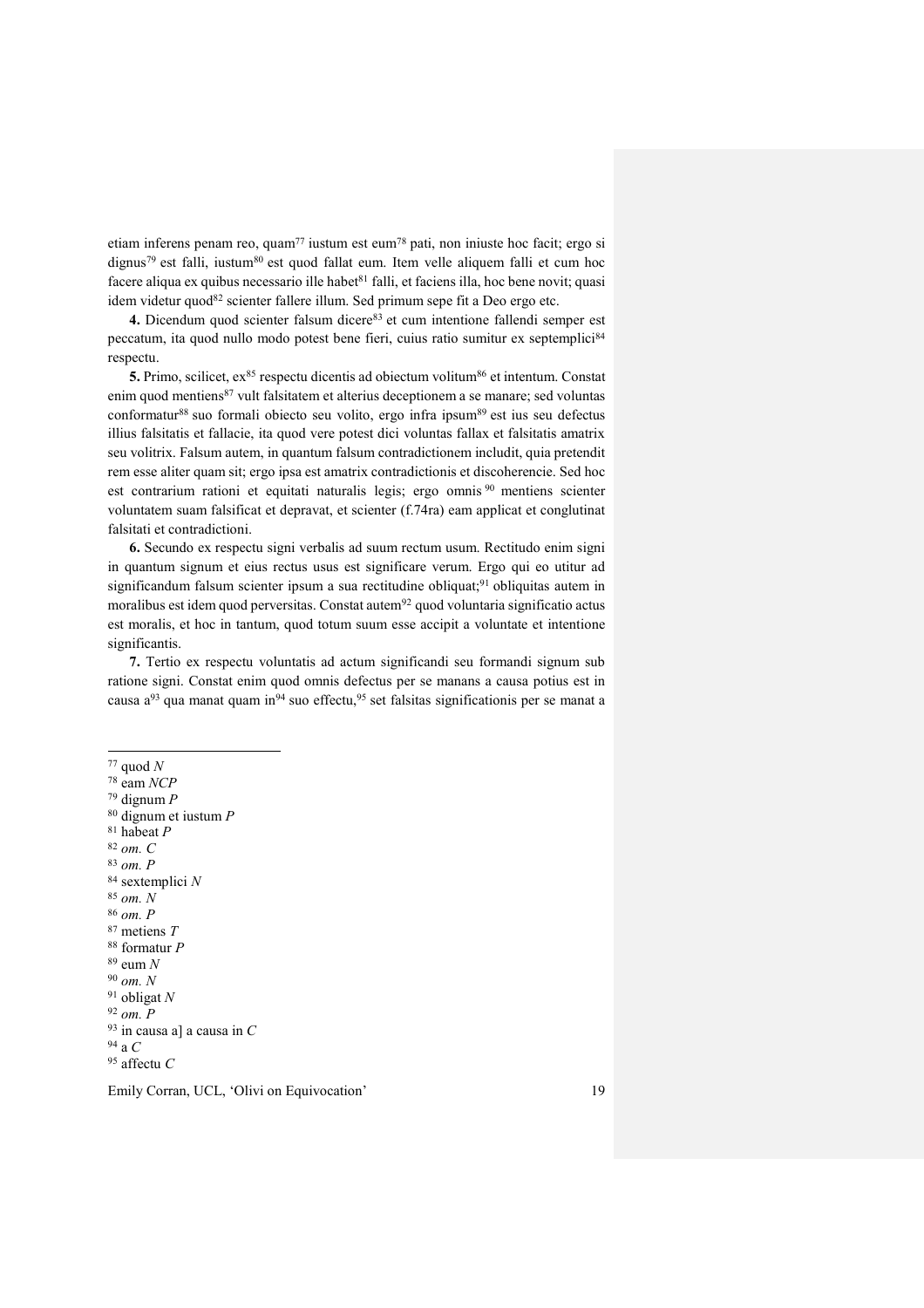mentiente; immo<sup>96</sup> vix ponit<sup>97</sup> aliquid reale in signo mere voluntario, sed solum in significante. Ergo aut<sup>98</sup> ipsa mendositas significationis est<sup>99</sup> in ipso mentiente, aut alia maior illa. Ergo mentiens est formaliter mendosus a<sup>100</sup> causa mendacii. Sed neutrum horum potest habere rationem boni aut recte<sup>101</sup> volibilis<sup>102</sup> ergo quicumque hoc vult non solum est mendosus, sed etiam perverse voluntatis.

**8.** Quarto ex respectu dicentis ad naturalem appetitum cuiuscumque audientis, qui est numquam velle falli, sed semper velle sibi dici verum. Ergo omnis mentiens semper facit contra naturalem rectitudinem voluntatis omnium audientium; ac <sup>103</sup> per consequens et sue in quantum<sup>104</sup> est audiens aut aptus natus audire.

**9.** Quinto ex respectu ad totam communionem et communitatem hominum. Constat enim quod fere tota communicatio hominum ad invicem instrumentaliter consistit in actu significationis. Nullus enim potest alteri comunicare aliquid cordis sui nisi per aliquod signum intermedium in quibus vox continet principatum. Ergo corruptio<sup>105</sup> significationis <sup>106</sup> est corruptio <sup>107</sup> totius communicationis humane. Unde etiam <sup>108</sup> videmus quod ex hoc sequitur quod nullus credit alteri sine aliqua<sup>109</sup> mutua credulitate: nulla est societas, nullaque<sup>110</sup> amicicia, nulla spes, nullum pactum, nulla firmitas inter homines. Ergo mendacium inter homines est summi mali radix. Et quis dubitat (f.74rb) quod radix est omnis illegalitatis et<sup>111</sup> fraudis? Tolle mendacium, et nulla est fraus<sup>112</sup> in terra,<sup>113</sup> nullaque astucia, sed pura simplicitas.

**10.** Sexto, ex respectu ad communem pactum seu ad communem institutionem signorum. Infringere enim commune ius aut commune pactum est illicitum, saltem illi<sup>114</sup> qui est subiectus illi<sup>115</sup> pacto et illi communitati. Quanto autem pactum est maioris firmitatis et conradicalitatis ac necessitatis et utilitatis, tanto peius est infringere

 $\overline{a}$ <sup>96</sup> immo quod *T 'correcting' hand*  $97$  potest  $\hat{N}$ <sup>98</sup> *om. NP* <sup>99</sup> *om. N* <sup>100</sup> (a *ras.*) et *T 'correcting' hand* <sup>101</sup> rationem *CP*, rect(e *ras.*)orem *T 'correcting' hand;* recte *N* (but *rationem* also would make sense). <sup>102</sup> nobilis *N* <sup>103</sup> sic *T 'correcting' hand* <sup>104</sup> tantus *N* <sup>105</sup> correctio *P* <sup>106</sup> est…communicationis] om. *C* <sup>107</sup> correctio *P* <sup>108</sup> et *NP* <sup>109</sup> *om. P ;* autem *T* <sup>110</sup> nulla *N* <sup>111</sup> *om. P* <sup>112</sup> falsitas *C* <sup>113</sup> in terra] *om. N* <sup>114</sup> ille *C* <sup>115</sup> qui est subiectus illi]*om. P*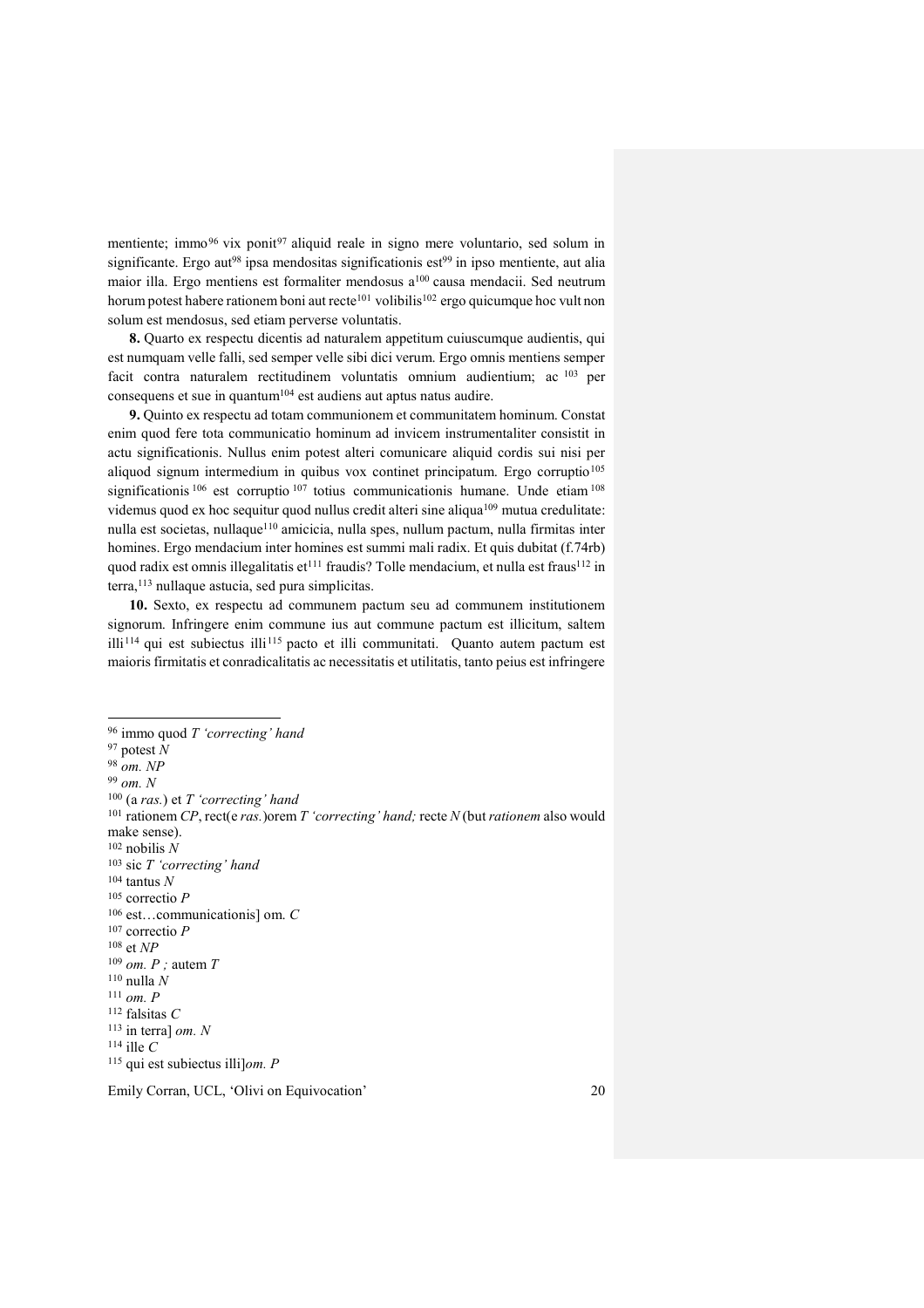ipsum. Sed pactum signorum quibus loquimur est huius, 116 quia 117 ex quadam 118 naturali et communi<sup>119</sup> conspiratione<sup>120</sup> gentium manat ius linguarum et idiomatum.

11. Septimo, ex respectu ad exemplar primum quod<sup>121</sup> est prima et summa veritas, de quo esset summe<sup>122</sup> blasphemum dicere aut sentire quod ipsum<sup>123</sup> secundum se esset in aliquo mendosum aut falsum, aut quod eius <sup>124</sup> verbum ipsum aut aliquid <sup>125</sup> contentum in ipso, falso et <sup>126</sup> mendose exprimeret. Constat autem quod creatura intellectualis seu rationalis in quantum talis est imago ipsius et omnis eius, significativa expressio est imago verbi eius<sup>127</sup> facta quidem et creata ad hoc, ut<sup>128</sup> primam veritatem cuius est imago semper attendat et in se tamen<sup>129</sup> scribat, et interius et exterius exprimat, et secundum illius regulam in omnibus se dirigat, et omnia faciat ab illa nullatenus<sup>130</sup> declinando, sed eam in omnibus amando, servando,<sup>131</sup> venerando et laudando. Set mendacium non est aliud quam macula et depravatio omnium predictorum; ergo patens est<sup>132</sup> mendacium ex se et secundum se esse peccatum.

**12.** Ad primum igitur dicendum quod non est simile de inpotentia et mendositate. Primo, quia mendositas est defectus voluntarius pertinens ad genus moris. <sup>133</sup> Inpotentia vero est<sup>134</sup> defectus naturalis pertinens ad nihilitatem<sup>135</sup> vel ad limitationem creature. Secundo, quia inpotentia nullam in se includit contradictionem, falsitas vero eam includit. Tertio, quia non ita incumbit nobis ymitari Dei potentiam sicut eius <sup>136</sup> veritatem et iustitiam, quin potius velle in omnibus imitari Dei potentiam est summe presumptionis et superbie. Idem autem<sup>137</sup> potest dici de ignorantia pro quanto est mere naturalis et involuntaria. (f.74va) Ulterius<sup>138</sup> sciendum quod inpotentia peragendi bona virtutum aut vitandi vicia est mala, et precipue si sit affectata et voluntaria, et idem est

 $\overline{a}$ 

<sup>116</sup> huiusmodi *N* (*huiusmodi* could also be correct).

<sup>117</sup> *om. CP*

Emily Corran, UCL, 'Olivi on Equivocation' 21 <sup>118</sup> quadam] quadam enim *NT* (the phrase could read either *quia ex quadam* or *ex quadam enim*). <sup>119</sup> communitus *N*  <sup>120</sup> aspiratione *T* <sup>121</sup> qui *P;* quidem *T* <sup>122</sup> *om. C* ; summum *N* <sup>123</sup> ipse *N* <sup>124</sup> est *N* <sup>125</sup> aliquod *C* <sup>126</sup> ex *C* <sup>127</sup> *om. P* <sup>128</sup> ut quemadmodum *P* <sup>129</sup> cum *P* <sup>130</sup> nullatenus (detinendo alias *marg.) T 'correcting' hand* <sup>131</sup> servando et *T 'correcting' hand* <sup>132</sup> om. *C* <sup>133</sup> mortis *N* <sup>134</sup> *om. C* <sup>135</sup> veritatem *N* <sup>136</sup> *om. C* <sup>137</sup> enim *C* <sup>138</sup> Ulterius est *N*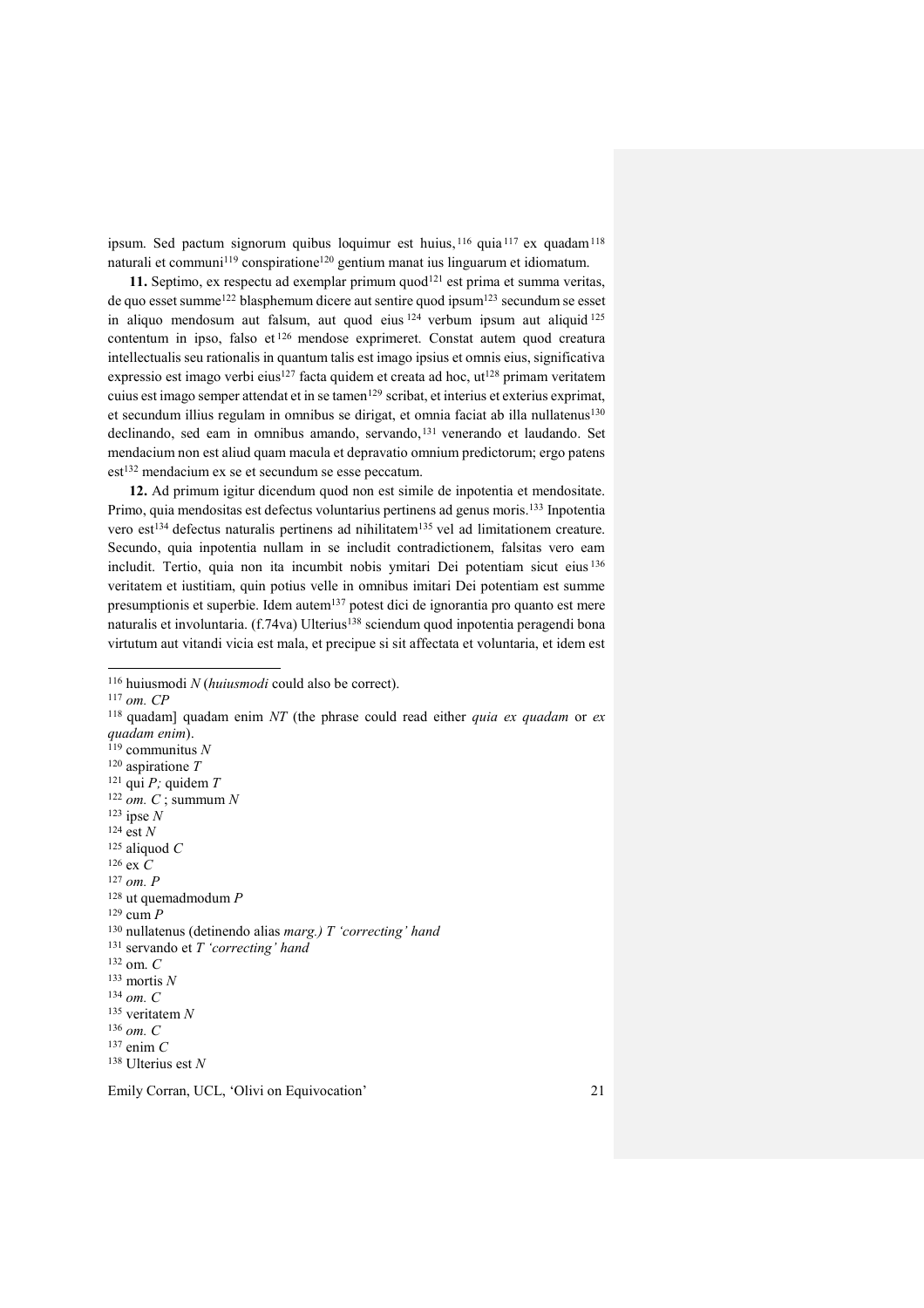de ignorancia iuris et preceptorum que scire tenemur, quia tunc spectant<sup>139</sup> ad genus moris, et ita patet quod si consimiliter sumantur,<sup>140</sup> est aliquo<sup>141</sup> modo simile hinc et inde.

**13.** Ad secundum dicendum quod sicut ex predictis patet falsitas signi voluntarie dati ponit<sup>142</sup> falsitatem aliquam in sua causa, et precipue quando scienter formatur sub ratione falsi et ideo impossibile est quod signum falsum, in quantum falsum,<sup>143</sup> possit Deus facere aut velle. Passionem tamen<sup>144</sup> penalem, que includitur<sup>145</sup> in hoc quod dico falli, bene potest Deus velle in quantum est iusta, set ex hoc non<sup>146</sup> sequitur quod possit ipsum<sup>147</sup> fallere, quia iustitia passionis, in quantum passio, non infert iustitiam actionis, in quantum actio. Licet enim fuerit bonum Christum<sup>148</sup> pati mortem, non tamen ex hoc fuit bonum occidere ipsum. Et consimiliter licet sit iustum aliquem falli, non tamen ex hoc iustum aut bonum est ipsum fallere.

14. Ad tertium dicendum quod prima est falsa; non enim oportet<sup>149</sup> facere aliqua ex quibus sequatur<sup>150</sup> aliquem falli a Deo active, ita<sup>151</sup> quod hoc sit idem quod fallere, nisi illa essent per se ordinata ad efficiendum<sup>152</sup> fallaciam<sup>153</sup> illam in eo, sicut utique est<sup>154</sup> signum falsum in quantum falsum. Sicut autem lux veritatis excecat aliquos<sup>155</sup> per accidens, sic et opera lucis decipiunt aliquos per accidens.<sup>156</sup> Ipsa tamen deceptio per se creatur a defectu eius qui fallitur; qui defectus aliquando manat a culpa seu corruptione originali; aliquando a culpa actuali.

**15.** Ad secundam questionem, dicendum quod duplicitas semper de se sonat in malum. Includit enim in se mendacium cum quadam dolositate  $et^{157}$  cum quadam ymagine veritatis prolatum. Utitur enim verbo multiplicis sensus ex intentione fallendi, ita quod plus intendit falsum sensum quam verum qui communiter cadit in conceptione audientis. Ad hoc autem quod prolatio sermonis equivoci sive<sup>158</sup> multiplicis habeat in

j <sup>139</sup> spectat *C*

<sup>140</sup> sumatur *C* <sup>141</sup> alio *P*

<sup>142</sup> potest *N*

<sup>143</sup> in…falsum] om. *C*

<sup>144</sup> cum *C;* tam *P*

<sup>145</sup> includeret *P*

<sup>146</sup> *om. N*

- <sup>147</sup> illum *N*
- <sup>148</sup> Christi *C*
- <sup>149</sup> potest *N*; (potest *ras.*) oportet *T* 'correcting' hand.
- <sup>150</sup> sequitur *CP*
- <sup>151</sup> a deo active. Ita] om. *CP; ras T 'correcting' hand.*
- <sup>152</sup> efficiendum per se *NT*
- <sup>153</sup> falsam *P*
- <sup>154</sup> *om. CP*
- <sup>155</sup> Sicut autem…aliquos] *om. C*  <sup>156</sup> actus *N*
- <sup>157</sup> *om. N*

<sup>158</sup> seu *CP*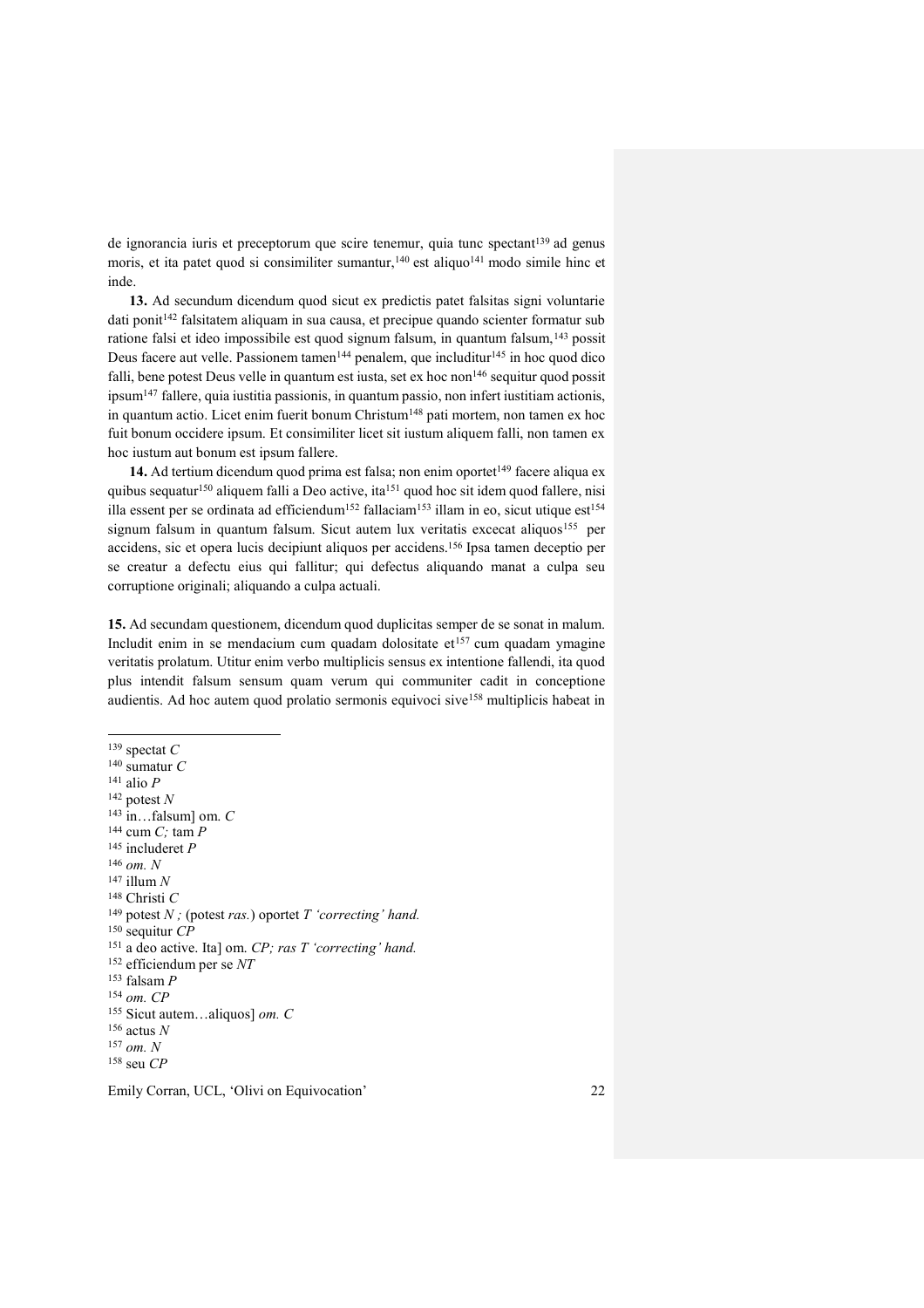se rationem predicte duplicitatis, <sup>159</sup> attendenda sunt quinque, scilicet, proferentis intentio et affectio et<sup>160</sup> utendi seu<sup>161</sup> (f.49vb) proferendi causa et ratio, sive necessitas et utilitas, et utendi modus et utendi auctoritas. Quando enim intentione non simplici sed duplici et affectione perversa seu carnali et  $162$  absque legitima utilitate vel  $163$ necessitate hoc facit ille qui non habet auctoritatem mutandi comunem sensum et communem acceptionem verborum seu signorum nec eius status, aut<sup>164</sup> vita aut gestus exhibet homini<sup>165</sup> aliquam ymaginem aut dubietatem<sup>166</sup> predicte mutationis signorum, seu significationum: tunc est plene<sup>167</sup> duplicitas. Quocumque autem<sup>168</sup> modo insint aliqua de predictis; est etiam duplicitas.

**16.** Deus vero et eius prophete in suis locutionibus et actionibus figurativis et propheticis nullum quinque predictorum habebant. Unde Iacob dicendo patri suo, 'Ego sum Esau' etc. motus est intentione simplicissima et affectione spirituali et divina et ex<sup>169</sup> auctoritate Spiritus Sanctus, qui potest licite uti locutionibus translativis seu figurativis cum Ipse non alligetur legibus ydiomatum, nec<sup>170</sup> statutis aut pactis humanis. Motus est etiam ex neccessitate obedientie quia Dei voluntas per matrem sibi innotuit, et etiam per internum<sup>171</sup> instinctum. <sup>172</sup> Motus est etiam<sup>173</sup> ex spirituali utilitate <sup>174</sup> quam<sup>175</sup> ex huius opere Deus elicere intendebat, et cum hoc eius vita et status erat talis, quod eam plene<sup>176</sup> attendens et discernens poterat aperte<sup>177</sup> perpendere quod vir sic<sup>178</sup> sanctus et simplex nullatenus tale quid attemptaret, nisi sub certa regula virtutis et solide veritatis. Et hec<sup>179</sup> in generali semper sunt attendenda in omnibus scripture locis in quibus Dei prophete videntur mendose aut dupliciter esse locuti, explicatio tamen veridicitatis <sup>180</sup> eorum alibi habet tradi.

 $\overline{\phantom{0}}$ <sup>159</sup> multiplicitatis *C* <sup>160</sup> seu *C* <sup>161</sup> et *C* <sup>162</sup> *om. C* <sup>163</sup> et *CP* <sup>164</sup> aut etiam *N* <sup>165</sup> hominis *P* <sup>166</sup> dubitationem *C* <sup>167</sup> plane *C* ; p(l *ras)*ene *T 'correcting' hand*  <sup>168</sup> alio *C* <sup>169</sup> *om. C* <sup>170</sup> aut *P* <sup>171</sup> eternum *T 'correcting' hand* <sup>172</sup> statutum *C*  <sup>173</sup> autem *N;* om. *P* <sup>174</sup> necessitate *P* (necessitate alia *marg.*) utilitate *T 'correcting' hand* <sup>175</sup> quanta *N* <sup>176</sup> *om. C* <sup>177</sup> plene ac *C* <sup>178</sup> vir sic] nisi C ; nisi sit *P* <sup>179</sup> hoc *C* <sup>180</sup> veritatis *C* mendacitatis *N*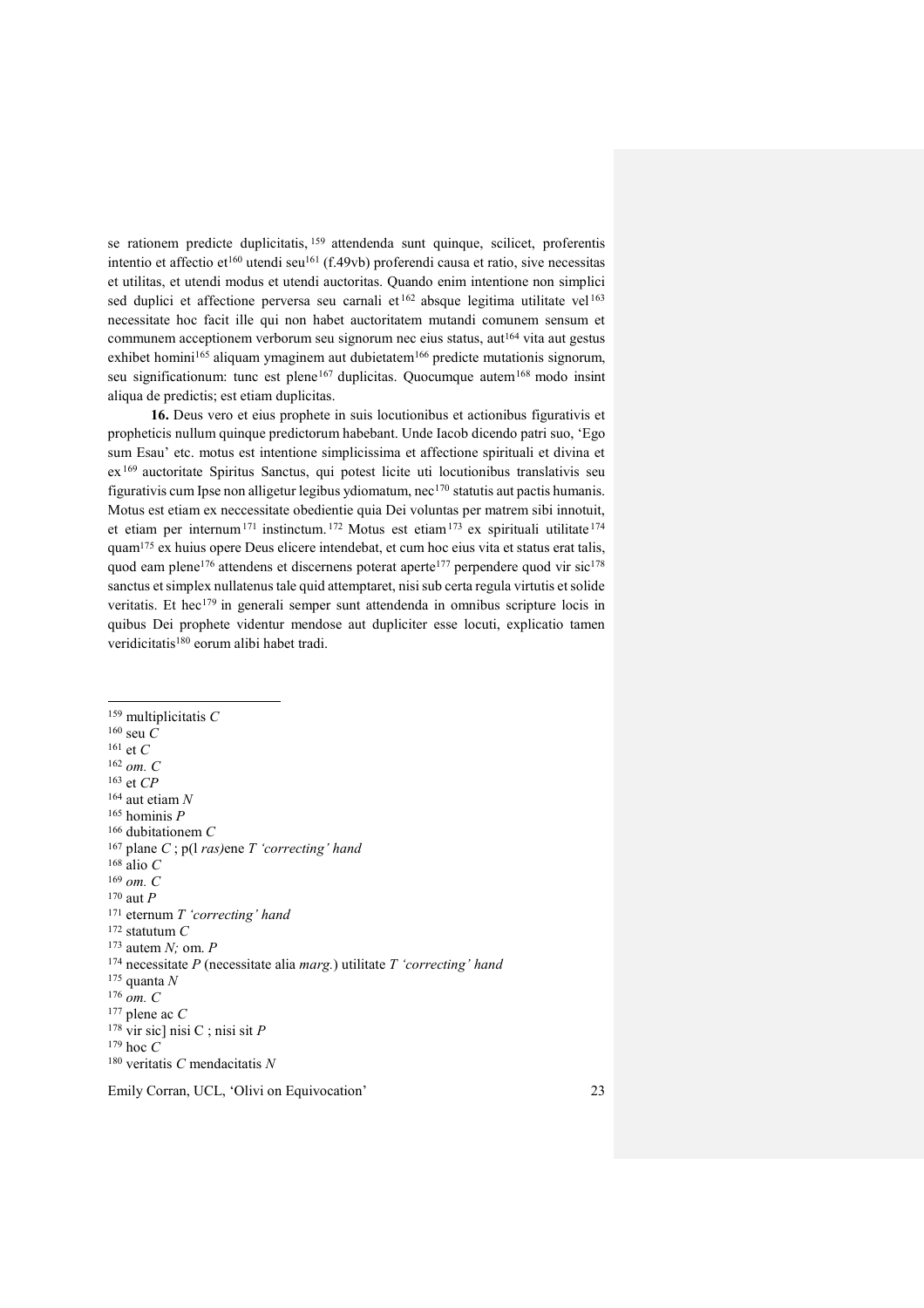**17.** Ad tertiam questionem dicendum quod fastuositas et curiosus ac superfluus ornatus sermonis semper sonat in malum. Sciendum 181 tamen quod aliquis sermo est 182 fastuosus ex suo genere, et hic semper est malus, ut est dicere de se maiora quam<sup>183</sup> sint, aut uti ornatu vel subtilitate omnino inutili aut<sup>184</sup> inpertinente.<sup>185</sup> Aliquis vero solum<sup>186</sup> ex circumstanciis inter quas principalior est intentio. Unde qui ex sola vanitate et arrogancia et inani gloria (f.79ra) sermonem suum ornat aut ornare conatur, utique semper peccat contra simplicitatem et humilitatem et contra rectum finem locutionis. Uti tamen ornatu et subtilitate sermonis sub debitis circumstanciis non est contrarium simplicitati et humilitati<sup>187</sup> eloqui de qua Christus hic loquitur.

**18.** Posset etiam quarto queri, an Christus hic dixerit <sup>188</sup> preceptorie saltem viris apostolicis seu evangelicis, ita quod omne mendacium et omnis duplicitas sit omnibus, aut saltem talibus, mortale peccatum. Ad quod dicendum videtur<sup>189</sup> quod apostolicis et perfectis seu summis professoribus evangelii sit<sup>190</sup> simpliciter hoc in precepto, eos<sup>191</sup> astringente ad mortale; ubi<sup>192</sup> hoc<sup>193</sup> fieret scienter<sup>194</sup> ex plena deliberatione et<sup>195</sup> non ex aliqua subita et subitante passione, et loquendo de duplicitate non secundum quid, sed plenarie sumpta. Alias, tam ipsos quam omnes alios,<sup>196</sup> astringit semper ad veniale, et ubi <sup>197</sup> fieret cum nimia <sup>198</sup> frequencia et libidine, aut in <sup>199</sup> notabili proximi nocumentum, omnibus esset mortale. Unde Augustinus in<sup>200</sup> libro de mendacio<sup>201</sup> pertractans illud Eccl. 7°, 'Noli velle mentiri omne mendacium', dicit,<sup>202</sup> 'nisi forte ad perfectorum preceptum sit omnino numquam non solum mentiri sed nec velle mentiri; assiduitas vero mentiendi nec proficientibus  $203$  permittitur.<sup>204</sup> Et pro exemplo

 $\overline{a}$ <sup>181</sup> secundum *P* <sup>182</sup> sermo est] sermone *C* <sup>183</sup> quanta *N* <sup>184</sup> (aut *ras.*) et in *T 'correcting' hand* <sup>185</sup> aut impertinente] om. *P* <sup>186</sup> solis *N* <sup>187</sup> humilitati et *T 'correcting' hand* <sup>188</sup> dixit *N* <sup>189</sup> *om. C* <sup>190</sup> sit semper *N;* hic *P*  <sup>191</sup> eos simpliciter *T 'correcting' hand* <sup>192</sup> nisi *N* <sup>193</sup> *om. N* <sup>194</sup> *om. CP* <sup>195</sup> *om. N* <sup>196</sup> *om. P* <sup>197</sup> nisi *N* <sup>198</sup> *om. C* <sup>199</sup> *om. C* <sup>200</sup> *om. C* <sup>201</sup> Augustine, *De Mendacio*, ed. J. Zycha (CSEL 28.1) Turnhout, 1900, XVII.35, 453. <sup>202</sup> *om. N* <sup>203</sup> nec proficientibus] *om. N* <sup>204</sup> promittitur *C ;* permutatur *N ;* permittatur *T*